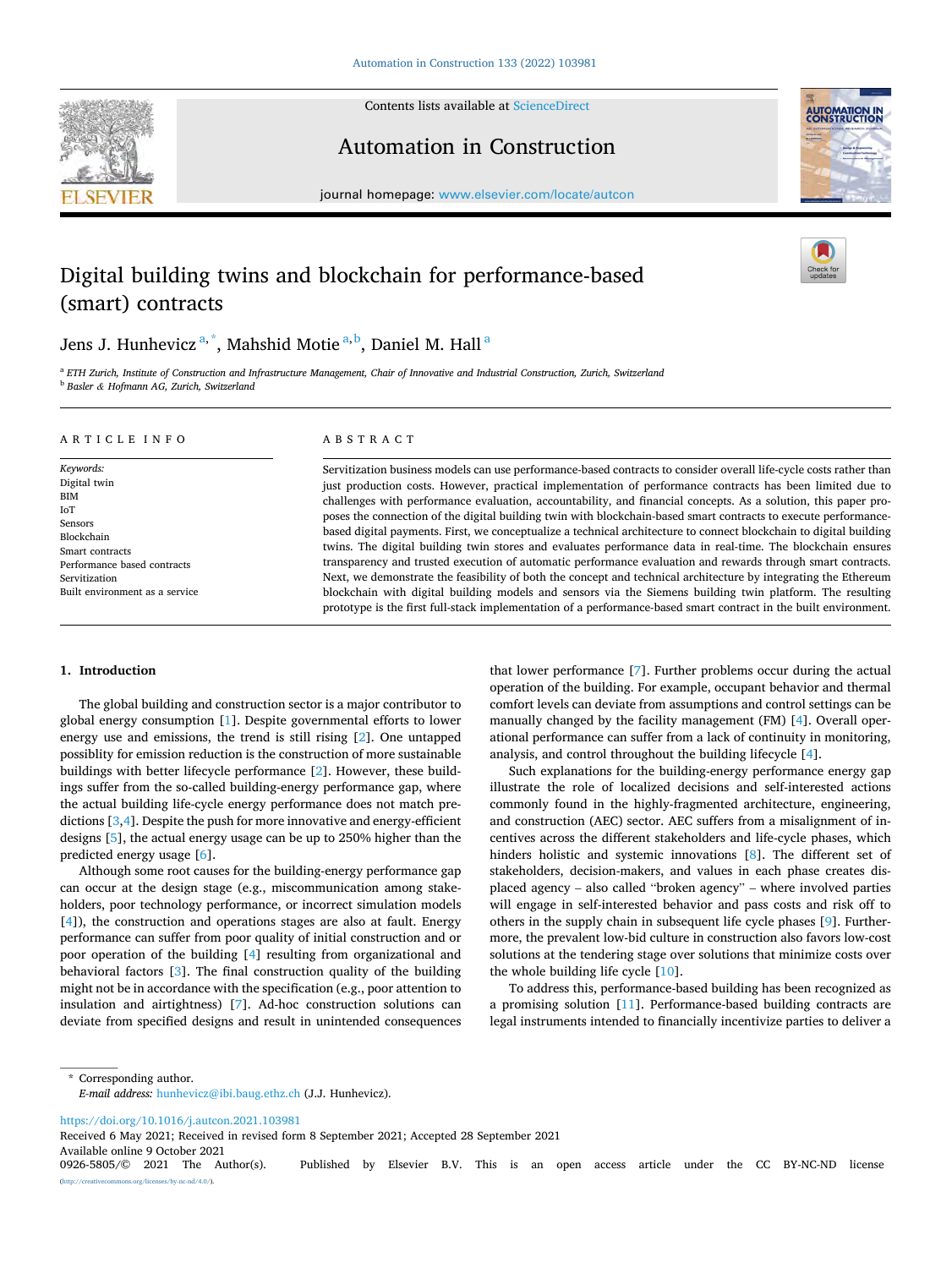building that meets targeted performance levels. These contracts bind the profit of parties to longer-term commitments based on mutually determined baseline performance levels during operations [[12,13](#page-15-0)]. Performance-based contracts in the built environment can be understood as a new and compelling business case [[14\]](#page-15-0) called *servitization*. Servitization – also known as "Product-as-a-Service" – is a business model embraced by the manufacturing industry where products are leased out to the customer on performance contracts, while still being operated, maintained, and recycled by the producer [\[15](#page-15-0)]. Servitization offers competitive advantages to the producers, lets customers profit from higher quality products and services, and benefits the environment through more reuse, recycling, and dematerialization [\[15](#page-15-0)–18]. Implemented in the built environment through performance-based contracts, servitization can align incentives over the life cycle of a building and address the energy performance gap [[3](#page-15-0)].

However, servitization using performance-based contracts has not been widely adopted in the built environment [[14\]](#page-15-0). Scholars note issues with accountability [[11\]](#page-15-0), the lack of standardized performance evaluation [\[19](#page-15-0)], new and unfamiliar financial concepts [[19\]](#page-15-0), and the burdens of additional upfront communication efforts between parties [\[12](#page-15-0)]. Trial projects (e.g., the private finance initiative [[20\]](#page-15-0) in the United Kingdom) promote the idea of the "built environment as a service" but have not generated much traction. The standard practice remains that building owners pay designers and builders a capital sum for initial construction while bearing themselves the long-term risk that comes from operating and maintaining the assets, even when they do not meet promised performance requirements.

However, the ongoing digitalization of the industry and new technologies like digital twins and blockchain present a new opportunity to better implement performance-based building [\[21](#page-15-0)]. The rise of digital building twins creates a bi-directional link between physical reality and the digital replica of a built asset [\[22](#page-15-0)]. The digital twin concept is widely used in manufacturing to accurately reflect the real-world state in a virtual model. At the same time, the digital twin can adjust the real-time behavior of the physical product according to the performance assessments of the virtual model [\[23](#page-15-0)]. Digital twins can enable performancebased contracting by setting performance expectations through simulation, measuring and updating the actual state of performance, and providing recommendations for operations and maintenance through analytics. Overall, digital twins can help to predict and measure performance accurately and equitably, thus overcoming a noted barrier to performance-based energy contracting in the built environment [\[13](#page-15-0)].

Furthermore, blockchain can ensure an unchangeable and transparent digital record of transactions. Some blockchains also support the execution of scripts called smart contracts to define tamperproof transaction logic. A fundamental challenge for performance based building is accountability [\[11](#page-15-0)], an issue that blockchain can address by ensuring protection mechanisms that help to avoid the risks and costs of opportunistic behavior in construction supply chain collaboration [\[24](#page-15-0)]. However, to date, few attempts have been made to study or to implement performance-based smart contracts.

This paper investigates how blockchain based (smart) contracts in combination with digital building twins could support a transition to a more performance-driven built environment.

# **2. Departure**

#### *2.1. Towards a performance-based built environment*

Product-as-a-service business models have been successful in the manufacturing industry [\[15](#page-15-0)]. Adapting this model, Fig. 1 conceptualizes the difference between a traditional and a servitized business model in the built environment.

In traditional construction, the owner usually pays a capital sum for the delivery of a built asset such as a building. This price includes the construction and initial commissioning of the project. Over the lifecycle



**Fig. 1.** (a) Traditional payment of a capital sum for the building at the end of construction. The user is responsible for operations, maintenance, and disposal. (b) In a built environment as a service, the user purchases the agreed services provided by the built asset. The owner/contractor takes care of production, operations, maintenance, and disposal. (Adapted from [[15\]](#page-15-0)).

of the asset, the owner is responsible for financing the operation, maintenance, and disposal of the asset (Fig. 1, a)). This gives little incentive to contractors to design and build for the best possible life cycle performance, as they are not involved in later phases and their reward does not depend on life cycle performance.

In a performance-based building, the user would only pay for the provided services. Ownership and responsibility for operations, maintenance, and disposal stay with the producer (Fig. 1, b)). This aligns the interest in designing and building for the best possible performance with the interest in minimizing operational, maintenance, and disposal costs (e.g. through recycling and reuse) in order to maximize profits.

Fig. 1 is a simplification and does neglect many differences between the built environment and manufacturing. A built asset consists of numerous sub-products that provide different services. Also, more stakeholders might be involved, e.g. the owner could still be an investor rather than the producer. Nevertheless, the core message remains unchanged: servitization aligns interests across the asset life-cycle to maximize performance [15–[18\]](#page-15-0). This is true regardless of which servitized asset or which stakeholders participate in the performance contract. Furthermore, it would be possible to only servitize certain technical sub-systems instead of whole buildings (e.g. heating or lighting) [\[21](#page-15-0)].

This paper focuses on the potential role of digital building twins and blockchain-based smart contracts to enable digital, trusted, and automated performance contracts as the central element towards a servitized built environment (Fig. 1, b)).

## *2.2. Current practice of performance-based contracts*

Performance-based contracts link the building contractor or supplier to a longer-term commitment beyond the initial construction and handover of a facility [[12](#page-15-0)]. To form the contract, parties mutually agree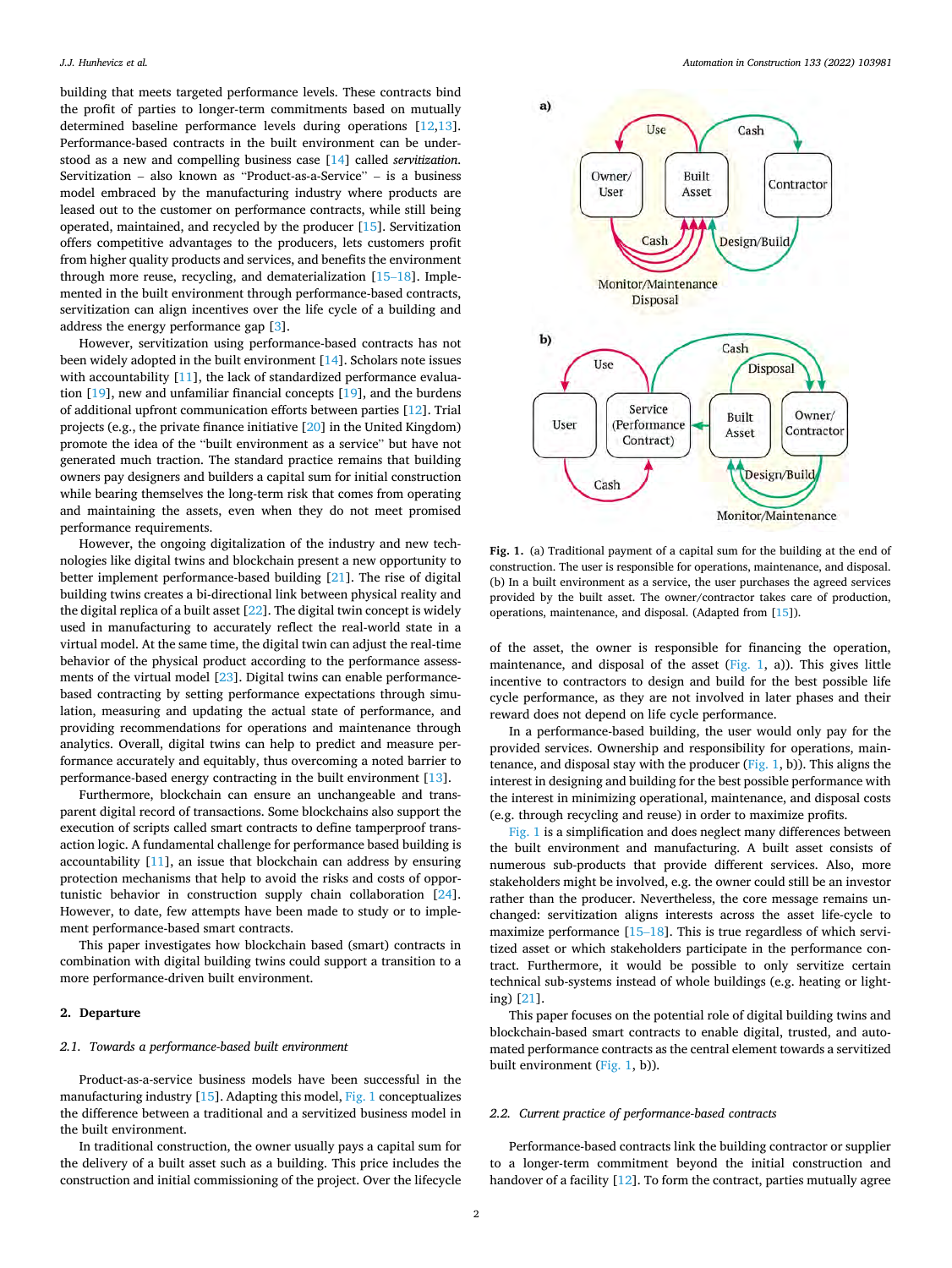on a baseline performance level as the reference for determining the returning profits [\[13](#page-15-0)]. Performance contracts can unite a building owner with a building contractor/operator for a shared profit goal [\[25](#page-15-0)]. As a specific example, an energy performance contract establishes a link between building equipment and energy performance gains. The payments provide builders and operators with a long-term incentive to maintain and improve equipment performance [[26,27](#page-15-0)]. This contrasts with contractors in a conventional project, who are not involved in operations or maintenance and have no incentive to improve equipment performance after installation [[26\]](#page-15-0).

It is increasingly necessary to link construction project management to building performance and in particular to environmental sustainability performance [\[28](#page-15-0)]. For example, Papachristos et al. [\[28](#page-15-0)] use a system dynamics model combining project management and building energy performance to demonstrate that intra- and inter-stage partner alignment can increase building performance quality by 6.3%.

However, overall progress in the adoption of such performance contracts remains slow  $[19]$  $[19]$ . Pätäri and Sinkkonen  $[19]$  $[19]$  $[19]$  identify several risks and barriers to implementing performance-based contracts that are relevant to our study. Financial challenges include a lack of appropriate forms of finance due to conservative lending practices, limited experience in understanding performance-based project financing, a lack of confidence in servitization contracting, and a lack of standardized measurement and verification procedures for performance savings. Additional challenges come from the increased duration and complexity of the communication between the contractor, the client, and the tenants and building users [\[12](#page-15-0)], as well as from issues of accountability in the case of performance failures [\[11](#page-15-0)]. Performance-based contracts might require contractors to re-examine business models, exploring vertical integration or direct employment to provide continuity of care over their completed buildings [\[12,19](#page-15-0)]. Scholars have called for exploration of how the new business models and new financing models of performance contracts can be combined with emerging automation technologies such as digital twins and the internet of things (IoT) [\[29](#page-15-0)], but little research to date has explored this in detail.

#### *2.3. Digital building twins*

The digital twin is a virtual replica of a physical asset [\[30](#page-15-0)]. The concept of digital twins requires three parts: the physical product, the virtual replica, and the linkage between them [\[31](#page-15-0)]. The linkage is achieved using the IoT, which describes the concept of devices (things) with embedded electronics and software that collect and exchange data through the internet [[32\]](#page-15-0). In the digital twin concept, such smart devices collect data and transmit it to the virtual representation in the cloud, but also vice versa to optimize the physical product state based on analytics conducted on the virtual model [[23\]](#page-15-0). Digital twins are understood as one of the key enablers of digital transformation in the manufacturing industry [\[23](#page-15-0),[31](#page-15-0),[33,34\]](#page-15-0). While already adopted in many cases, research in manufacturing still investigates how the real-time integration of IoT and simulations can be improved [\[35](#page-15-0)–37].

As in manufacturing, digital building twins are envisioned as the next big step towards a digital construction and built environment, allowing for real-time performance optimization of built assets [[22,38,39\]](#page-15-0). The adoption of building information modeling (BIM), which is the continuous use of digital building models throughout the lifecycle of the built facility [\[40](#page-15-0)], is seen as the basis for this transformation. In contrast to digital twins, most digital building models still do not include any form of automated data exchange between the physical object and the digital object. Connecting BIM with IoT allows the digital model to be updated according to changes in the physical state of the building [\[41](#page-15-0)–43]. Studies have only recently begun to research the potential of digital twins for performance optimization through real-time assessment of what-if scenarios in the virtual space in construction processes [[44,45](#page-15-0)], sustainability-based life cycle management of railway [\[46](#page-15-0)], operations management of HVAC systems [[47\]](#page-15-0), and maintenance of bridges [\[48](#page-15-0)].

Despite the early research state, digital building twins are commonly seen as the inevitable evolution of BIM concepts towards more integrated and automated life cycle approaches [\[45](#page-15-0)] that focus on closing the information loop between digital and physical built assets [[39\]](#page-15-0). They provide a platform to build data-driven and real-time performancebased contracts.

#### *2.4. Blockchain*

Blockchain is the most common type of Distributed Ledger Technology (DLT) [49–[51\]](#page-15-0). It consists of a distributed record of transactions (called a ledger) in a peer-to-peer (P2P) network, where encoded governance rules incentivize participants to cooperate in adding transactions and securing the network. As a result, a blockchain can ensure an unchangeable and transparent digital record of transactions, which allows anonymous transacting parties to trust each other without intermediaries. For now, cryptocurrencies (e.g. Bitcoin [[52\]](#page-16-0)) are the most prominent use case of blockchain. Newer networks innovate on the application layer built on top to enable new use cases through so-called smart contracts. Smart contracts are scripts that encode interaction logic with transactions and run unchangeably on the blockchain. Ethereum [[53\]](#page-16-0) was the first blockchain to enable such Turing-complete smart contracts. One of the most prominent smart contract use cases to date is decentralized finance (DeFi), which replicates financial services on the blockchain without the need of financial institutions [[54\]](#page-16-0).

Recently published literature reviews reveal a strong increase in publications that investigate blockchain across many sectors and in combination with other technologies [\[55](#page-16-0)–57]. Likewise, recent reports [58–[60\]](#page-16-0) and articles [61–[66\]](#page-16-0) discuss blockchain use cases also for construction and the built environment. Hunhevicz et al. [[63\]](#page-16-0) cluster use cases into seven categories and assess with their framework whether a DLT (blockchain) is needed. In brief, blockchain is needed when no third party can or should be involved, as well as when not all participants are known or interests are not aligned. Many of the proposed use cases apply blockchain to existing processes where stakeholders are known, so blockchain might not be necessarily required or at least needs further investigation [\[63](#page-16-0)]. However, use cases that involve coins and tokens for new payment or incentive schemes were found to be highly likely to rely on the use of blockchain [[63\]](#page-16-0). Several publications support this observation by investigating blockchain-based payments along the construction supply chain [67–[75\]](#page-16-0). In sum, the use of blockchain in construction promises to increase trust in existing processes through transparent and immutable transactions [\[24](#page-15-0)].

The building of new incentive systems with trusted processes and unknown participants has led to new research streams referred to as token engineering or cryptoeconomic design [\[76\]](#page-16-0). In the construction industry, the concept of cryptoeconomic incentives has been proposed as means to add a layer of monetary/non-monetary incentives to processes to increase trust and collaboration across life cycle phases and stakeholders [\[77](#page-16-0)], e.g. to incentivize high-quality data sets [[78\]](#page-16-0). Performancebased smart contracts seem well aligned with this concept and are therefore likely to benefit from a blockchain.

# *2.5. State of the art*

This section reviews the state-of-the-art research in construction and the built environment at the intersection of BIM, IoT, blockchain, and performance-based contracts.

Huang et al. [[79\]](#page-16-0) found blockchain in combination with digital twins promising as a means to improve data management. Timestamping transactions helps to keep track of changes, as well as to manage data access, data sharing, and data authenticity among a network of actors. Lee et al. [[63\]](#page-16-0) propose that the above can also be promising in construction for accountable information sharing. Their prototype records and timestamps data from a robot sent to its digital twin in near realtime on the blockchain, therefore implementing a full-stack prototype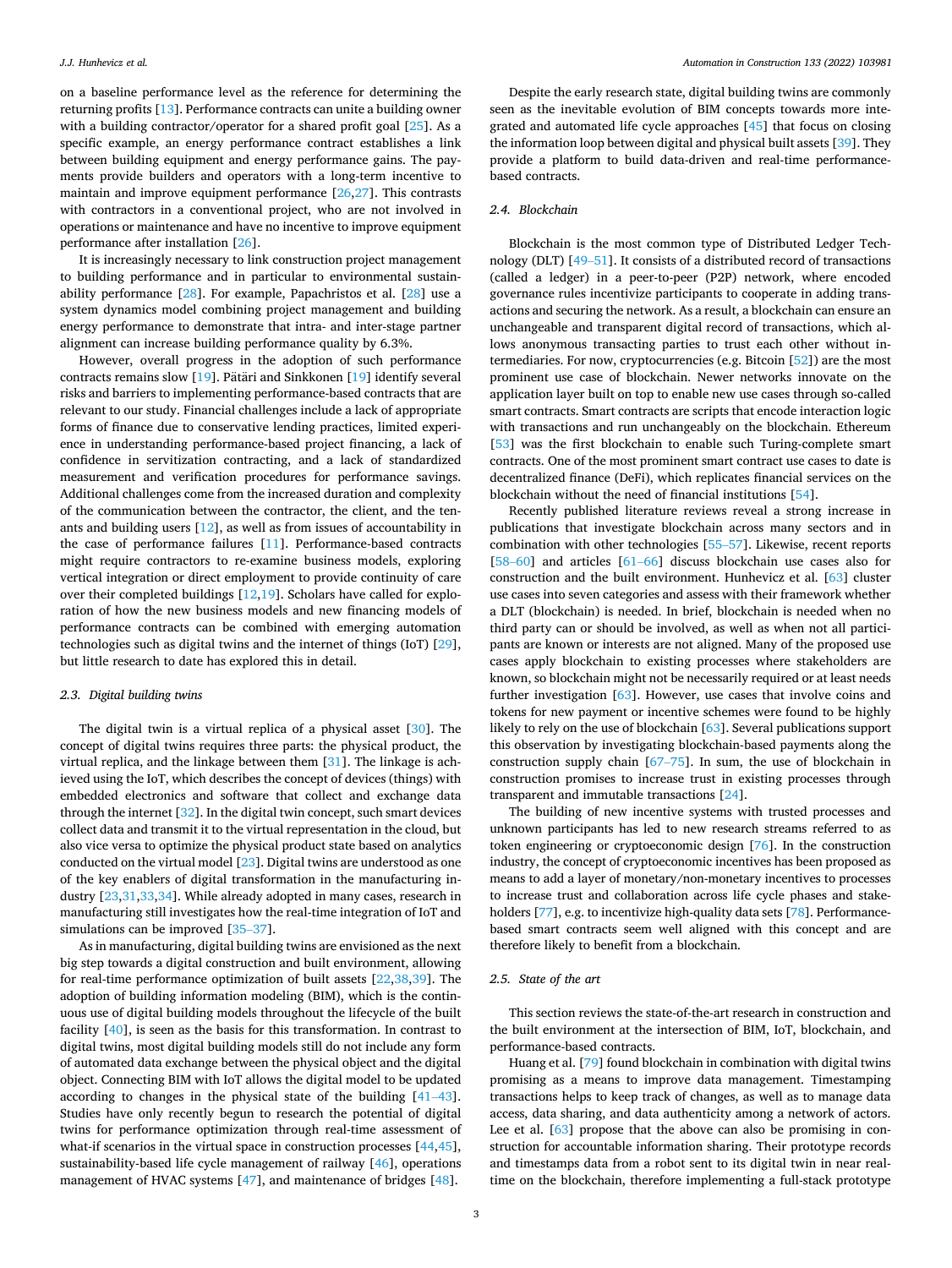<span id="page-3-0"></span>that connects a digital twin with blockchain. They highlight the future potential of automatic payments, but do not discuss or implement any link to performance-based smart contracts. Similarly, Hamledari and Fischer [[80\]](#page-16-0) present a full-stack prototype that transmits data from reality capture technologies on-site to a blockchain smart contract, in order to automate payments and the transfer of lien-rights through tokens. Also, Chong and Diamantopoulos [\[73\]](#page-16-0) present a full-stack protoype that sends data from smart sensors to the BIM model and smart contracts in order to execute secure payment in a façade panel supply chain. Neither of these last studies assesses performance based contracts.

O'Reilly and Mathews [[81\]](#page-16-0) propose blockchain and a digital twin to enable financial incentives to design for better building performance during operations. They modeled an imaginary room with four heat sensors and connected it to a dynamo code that fetches the virtual sensor data and stores it in a simulated blockchain environment. However, their prototype simulates both the blockchain and IoT part and does not yet implement the described incentives through a smart contract. Li et al. [\[82](#page-16-0)] demonstrate how sensors can gather data on the performance of a simulated installation task, store this data in the blockchain, and use a smart contract to issue automatic payments if the predefined performance conditions are met. However, this prototype does not fully connect IoT, a digital model, and an operational blockchain. While some literature discusses the potential of legal contracts on the blockchain on a conceptual level [\[83](#page-16-0),[84\]](#page-16-0), Gürcan et al. [\[85](#page-16-0)] developed the first prototype of an energy performance smart contract using the Ethereum blockchain. They successfully tested their smart contract on a private network instance with five-day weather and building performance data set. However, there was no actual connection to sensors and a digital twin, nor was the purpose of the performance contract to incentivize performance across life cycle phases.

## *2.6. Research gap and scope of the study*

Although performance-based building has the potential to address the observed energy performance gap, performance-based contracts have not yet been widely implemented. Digital building twins analyze real-time performance data of buildings and can provide a data baseline for performance-based contracts. Nevertheless, the fragmented construction industry faces trust problems across life-cycle phases and trades, and

digital building twins alone are unlikely to address this substantially. Blockchain, however, could facilitate trusted cross-phase processes and contracts, building upon the performance data provided by digital twins.

Despite the potential, no research has yet investigated cross-phase performance contracts leveraging blockchain smart contracts and digital building twins to incentivize stakeholders along the built asset lifecycle. Therefore, we illustrate how blockchain smart contracts and digital building twins can interact to enable digital, performance-based contracts. To move beyond theory, we prototype a full-stack architecture using the Ethereum blockchain and the Siemens building twin platform to implement an exemplary cross-phase thermal performance smart contract. The smart contract was successfully tested over two days with sensor data obtained from the digital building twin of a real-world building.

Based on the findings, the paper discusses the challenges and opportunities of performance-based smart contracts in combination with digital building twins to move towards the potential new paradigm of a built environment as a service.

## **3. Proposed performance-based smart contract architecture**

We introduce the necessary components to facilitate performancebased smart contracts for a built asset as visualized in Fig. 2. A cyberphysical system is characterized by two layers: the physical world and the cyber world. In the physical world, the actual built asset is equipped with sensors that can measure various performance metrics. Furthermore, human stakeholders interact with the built asset, the digital twin of the built asset, or the performance-based contract.

The following section describes in more detail the core components of the cyber world: the building twin platform, the performance-based smart contracts, and the data bridges required for the blockchain we call "front-end oracle" and "back-end oracle".

#### *3.1. Building twin platform*

The digital building twin is hosted on one or multiple cloud servers, where data is processed and stored and performance simulations are facilitated. We refer to two types of data: dynamic and static data. Dynamic data refers here to the constant live-data stream captured by the



**Fig. 2.** Interaction of needed cyber-physical components for performance-based smart contracts of built assets.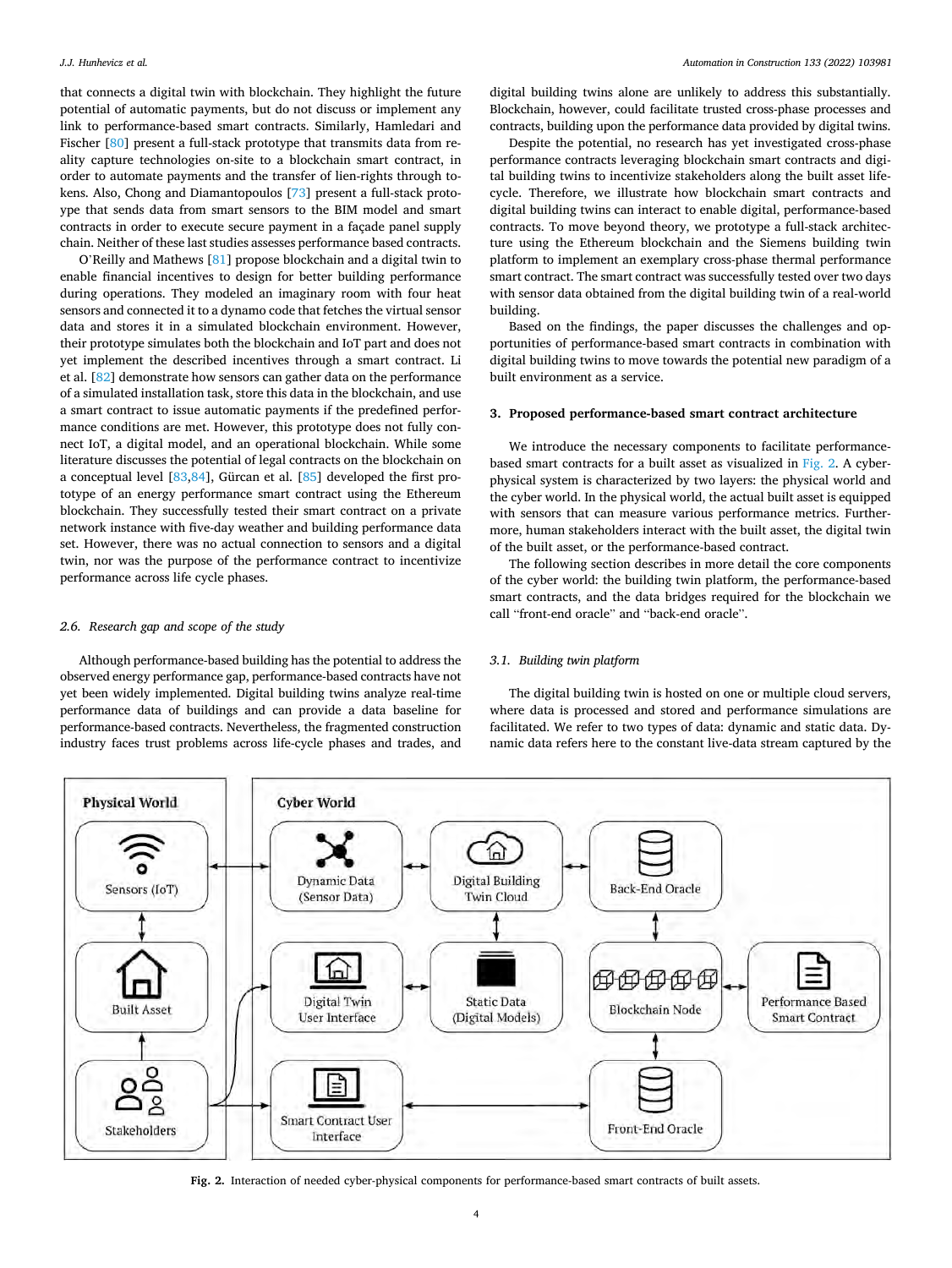sensors. Static data refers to all other data created by human stakeholders, most importantly the digital BIM models (i.e. IFC files). The stakeholders interact through a graphical user interface with both the static and dynamic data. In most digital building twins, the dynamic data is mapped to a spatial location in the digital model, accessible in the digital twin user interface.

#### *3.2. Performance-based smart contracts*

The smart contracts created on the blockchain encode the rules of the performance-based contract. Their core functionality can be described as continuously receiveing performance data, checking the data against the encoded contract logic, and executing the subsequent workflow steps (e.g. payments). [Fig. 3](#page-5-0) displays the interaction of needed components that together form a performance based smart contract.

First, a performance based smart contract must manage the different contracting parties. A smart contract manager is needed settting up the smart contract. Other roles could be the building owner and/or contractors who need to deliver the service, and one or multiple users who receive and pay for the service. So-called roles can then be assigned to blockchain addresses that are allowed to modify and execute the respective transaction. For example, the owner of a smart contract can register for an address "contract\_owner", or the owner of the built asset can register for an address "asset\_owner". These two roles can have different rights assigned to them for interaction with smart contract functions. It is important to note that one address can also be assigned to multiple roles.

Second, the smart contract encodes the contract logic through smart contract functions. Permissions are assigned to the defined roles and addresses registered in the smart contract. Before executing workflow logic, the smart contract must check whether the address initiating a transaction is allowed to do so. The performance terms then encode the agreed levels of service that are continuously checked against the received actual performance data. If the performance levels are met, the payout logic manages the according payments to the service providers.

Third, funds managed by the smart contract ensure that payments can be timely executed through the use of cryptocurrency or tokens. For that the service users need to pay an upfront payment to the smart contract escrow account.

Lastly, relevant data needed to execute the contract logic is stored within the smart contract. This includes addresses of the users and backend allowed to interact with the smart contract functions, as well as IDs of the sensors and digital twin. Furthermore, external performance data about the observed real-world events is stored within the smart contract. Since blockchain cannot directly obtain external data, a middleware called an "oracle" is required to create a secure connection between the smart contract and an off-chain data resource. The use of such oracles also introduces the "oracle problem" [[86\]](#page-16-0). In essence, blockchain can verify data integrity on its own ledger and network but it cannot know whether data input by humans or sensors are correct in the first place. This leaves open the possibility that malicious actors try to cheat the system by inputting incorrect data. Every implementation of smart contracts relying on oracles should strive to minimize this possibility.

In the case of a performance-based contract for a built asset, two oracles are needed: the "front-end oracle" (see 3.3) as a middleware to connect the web front-end with the blockchain to allow direct stakeholder input, and the "back-end oracle" (see 3.4) to connect the digital building twin platform with the blockchain to fetch performance data.

#### *3.3. Front-end oracle*

A performance-based smart contract benefits from a connection to a graphical user interface so stakeholders can interact directly with the contract in a convenient way. Stakeholder interaction is required to set up the contract and define the contract logic, register the addresses and roles of the users, register the addresses and IDs of the sensors and digital

building twin, interact with the smart contract functions, and check the status of the smart contract (so-called states).

Therefore, the front-end provides a web user interface for the input of static information as well as an oracle middleware to transfer this data to the blockchain and smart contract. These tasks could also be achieved without a graphical user interface, but this complicates the setup, deployment, and interaction with the smart contract considerably. Without a graphical interface, all contract addresses, functions, and parameters would need to be known by all stakeholders interacting with the contract.

# *3.4. Back-end oracle*

Once the smart contract is set up, it needs to fetch the performance data of the built asset to assess performance logic. Data from the sensors need to be automatically transmitted to the smart contract. Therefore, a back-end oracle ensures the connection between the digital building twin and the blockchain to transmit the sensor data that has already been processed and stored in the digital twin database. The back-end oracle calls the Application Programming Interfaces (APIs) of the digital building twin database, fetches relevant performance data, translates the data received into the right format, and initiates the transaction.

# **4. Proof of concept**

# *4.1. Use case*

To demonstrate the proposed concept and validate the technical architecture, an exemplary performance-based smart contract was developed and tested on a real-world building in combination with its digital twin.

The prototype was tested on the real-world building "Technology Center 2" (Tz2) located in Seestadt, Vienna (see [Fig. 4\)](#page-5-0). It is part of the Aspern Smart City Research center. The commercial building has a floor area of 5600 m2 and can be rented by innovative companies and start-ups. The building is equipped with photovoltaic panels, a heat pump, various energy storage facilities, thermally activated building systems (TABS), smart meters, and sensors. The building condition is monitored and controlled via its digital twin using the Siemens building twin platform.

To limit the scope, we focued on the specific use case scenario of a cross-phase thermal performance contract (see 4.1.2). The full technology stack was implemented, including a front-end oracle with UI to allow participants to set up and input contract information, and a backend oracle to connect the smart contract to the digital building twin and sensor data. The high-level workflow is depicted in [Fig. 5.](#page-5-0)

## *4.1.1. Incentive design*

Since it is a cross-phase performance-based contract, the workflow starts in the design phase (see [Fig. 5](#page-5-0)). The scope, logic, and performance basis of the thermal performance contract is defined before the building is constructed. In the implemented use case scenario, the performance contract is established between the building owner, the contractor who designs and constructs the building, and the facility manager that will operate the building. The owner sets the performance target in agreement with the other stakeholders. If the contractor and facility manager meet the performance target, they are paid for the service provided. The smart contract is coded and deployed, and the initial users (owner and contractor) are registered. Instead of paying the contractor a capital sum, the owner funds the smart contract with an escrow to assure that the payments are allocated in the operational phase. Once the building is built and the digital building twin is set up, the building with its sensors and the facility manager role is registered. The smart contract then operates and executes the performance logic and subsequent payments as defined. When not needed anymore, the smart contract is deactivated.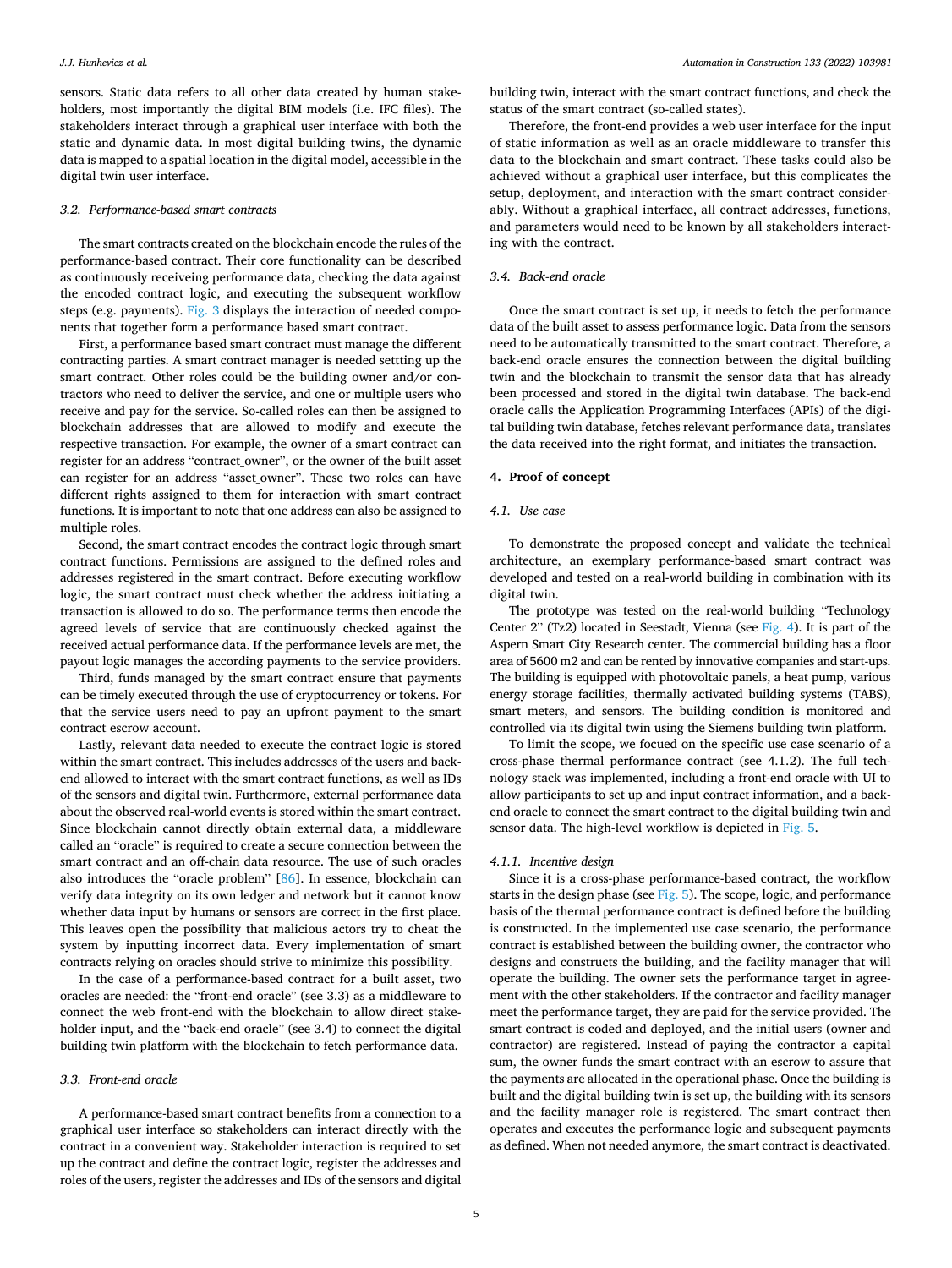<span id="page-5-0"></span>

**Fig. 3.** The interaction of roles, funds, contract logic, and data in a performance based smart contract.



**Fig. 4.** The IFC model of Tz2 used as a static data source for the digital building twin (Copyright: ATP architekten ingenieure).



**Fig. 5.** Work flow for the tested cross-phase thermal performance scenario.

## *4.1.2. Performance contract*

The performance contract incentivizes the construction and operations for a mutally established thermal performance level during the use phase by leasing out thermal performance as a service. The smart contract directly executes payment from the escrow to the contractor and facility manager for delivering the agreed-upon performance levels. It is not the focus of this work to propose a finished performance contract, but rather to demonstrate an exemplary cross-phase incentive case that can be tested with the actual sensor data of the Tz2 building. Nevertheless, the contract is based on common thermal performance evaluation metrics.

The energy consumption of the building and the level of comfort of the building occupants are two of the most important thermal performance factors. While it is clear that high energy consumption causes increased costs, dissatisfaction of occupants regarding comfort levels also increases costs. For example, users might set up their own local heaters and coolers [\[87](#page-16-0)] or their work performance might decrease, leading to a rise in personnel costs [[88\]](#page-16-0). Therefore, the implemented thermal performance logic measures and evaluates 1) overall energy consumption, and 2) thermal comfort levels of the building.

The logic regarding overall energy performance (*EP*, Eq. [1](#page-6-0)) compares the actual average energy consumption for a given time interval (*E*∆*t*)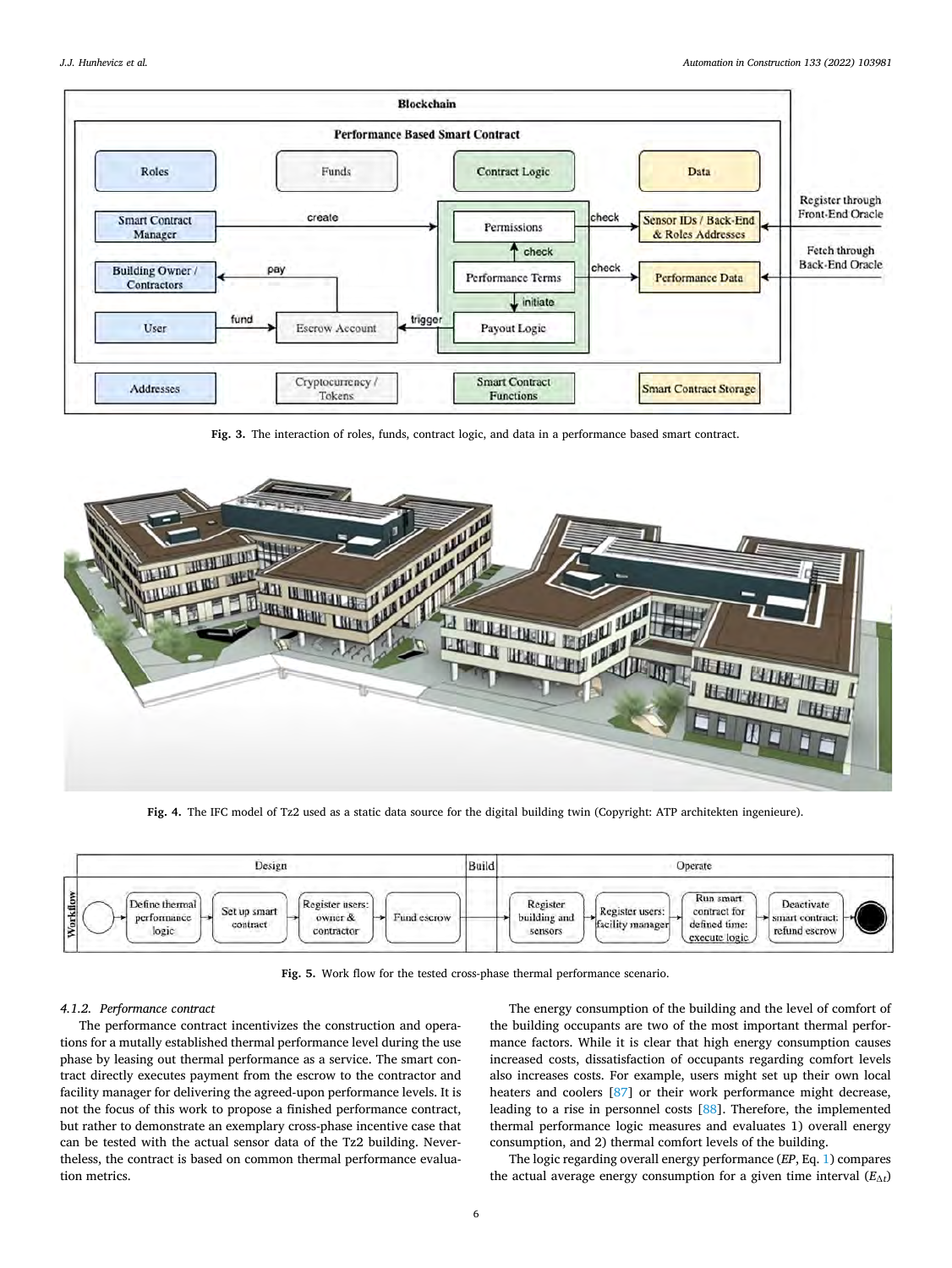<span id="page-6-0"></span>with the expected energy consumption  $(E_0)$ .

$$
EP_{\Delta t} = \frac{E_{\Delta t}}{E_0} \tag{1}
$$

Thermal comfort assessement is based on a simplified predicted mean vote model (*PMV*, Eq. 2) developed by Buratti et al. [[89\]](#page-16-0) based on Rohles [\[90](#page-16-0)], and it only relies on air temperature and relative humidity, since the original PMV model developed by Fanger [\[91](#page-16-0)] also takes into account air speed and mean radiant temperature, neither of which is measured in Tz2. Buratti et al. [[89](#page-16-0)] provide an extensive data baseline distilled into diagrams for acceptable levels of PMV for a specific comfort scenario (determined by the parameters *a*, *b*, *c*), given the temperature  $(T)$  and water vapor pressure  $(P_v)$  derived from the relative humidity (*RH*).

$$
PMV(T, P_v) = aT + bP_v - c \tag{2}
$$

Based on this data, one can select a target comfort scenario and derive the required set point temperature and relative humidity.

First, the thermal comfort for room temperature  $(TC_T, Eq. 3)$  compares the actual average room temperature for a given time interval  $(T_{\Lambda t})$  to the targeted set point temperature  $(T_0)$ .

$$
TC_{T,\Delta t} = \frac{T_{\Delta t}}{T_0} \tag{3}
$$

Second, the thermal comfort for relative humidity (*TC<sub>RH</sub>*, Eq. 4) compares the actual average relative humidity for a given time interval  $(RH_{\Lambda t})$  to the targeted relative humidity  $(RH_0)$ .

$$
TC_{RH,\Delta t} = \frac{RH_{\Delta t}}{RH_0} \tag{4}
$$

Finally, since CO2 measurements are also available in Tz2 as a good indicator of air quality, we compare the CO2 thermal comfort ratio  $(TC<sub>CO2</sub>, Eq. 5)$  with the actual average CO2 level in a given time interval (*CO*2∆*t*) with a targeted CO2 level (*CO*20) often assumed to be below 1000 ppm [\[92](#page-16-0)].

$$
TC_{CO2,\Delta t} = \frac{CO2_{\Delta t}}{CO2_0} \tag{5}
$$

To summarize, the data fetched from the Tz2 sensors are indoor temperature, relative humidity, CO2 concentration, and energy consumption for heating and cooling. To assess the thermal performance, several factors have to be agreed on: an expected energy consumption, a thermal performance scenario determining the expected values for the set point temperature and relative humidity, and a target CO2 level.

The performance contract determines whether the contractor and facility manager succeed or fail in delivering the agreed performance levels. For the proof-of-concept, the logic assesses performance deviations in percent defined by the authors based on reasonable assumptions (Table 1, Table 2, [Fig. 6](#page-7-0)). The facility managers need to ensure indoor comfort, so the reward depends on reaching the expected levels for temperature, relative humidity, and CO2 concentration (Table 1). The full reward requires two out of three targets to be reached. For two out of three failed targets, no reward is issued. In between, there is a reduced reward. The contractor's reward depends on the total

| Performance reward logic for the facility manager. |  |  |
|----------------------------------------------------|--|--|

|                   | Temperature                                                      | Relative Humidity                                                            | CO <sub>2</sub><br>Concentration   |
|-------------------|------------------------------------------------------------------|------------------------------------------------------------------------------|------------------------------------|
| Defined range     | $0.9 \leq TC_{T, \Delta t} \leq 1.1$                             | $0.75 \leq T C_{RH,\ \Delta t} \leq$<br>1.5                                  | $TC_{CO2, \Delta t} \leq 1$        |
| Reduced<br>reward | $0.8 \leq T C_{T, \Delta t} < 0.9$<br>$1.1 < TC_{T, M} \leq 1.2$ | $0.4 \leq T C_{RH, \Delta t}$<br>0.75<br>$1.5 < T C_{RH, \Delta t} \leq 1.8$ | $1 < T C_{CO2, \Delta t} \leq 1.1$ |
| Failure           | $TC_{T,\;\Delta t} < 0.8$<br>$1.2 < TC_{T \Lambda t}$            | $TC_{RH, \Delta t} < 0.4$<br>$1.8 < TC_{RH_{1.}}$ $\wedge t$                 | $1.1 < TC_{CO2, \Delta t}$         |

*Automation in Construction 133 (2022) 103981*

**Table 2** 

Performance reward logic for the contractor, given the facility manager's performance.

| Energy<br>Consumption                              | Facility Manager's Performance $(TC_{T, \Delta t})$                                                                                                      |
|----------------------------------------------------|----------------------------------------------------------------------------------------------------------------------------------------------------------|
| $EP_{\Lambda t} \leq 1$<br>$EP_{\Lambda t} \leq 1$ | defined range OR reduced reward (0.8 $<$<br>$TC_{T, \Delta t} < 1.2$<br>failure $(TC_{T, \Delta t} < 0.8)$<br>defined range OR reduced reward OR failure |
| $1.5 < EP_{\text{Ar}}$<br>$1.5 < EP$ <sub>At</sub> | failure $(1.2 < TC_{T \Lambda t})$<br>defined range OR reduced reward (0.8 $<$<br>$TC_{T, \Delta t} < 1.2$                                               |
|                                                    | $1 < E P_{\Lambda t} \le 1.5$                                                                                                                            |

energy performance ratio, but in relation to the thermal comfort levels for room temperature (Table 2). This ensures both that a contractor cannot bribe the facility manager to reduce indoor comfort to meet the energy performance and that extensive heating of the building by the facility manager does not cause a failure for the contractor.

## *4.2. Technical implementation*

This section describes in more detail the technical implementation of the proof of concept. An overview of the implemented components is shown in [Fig. 7](#page-8-0). The code is available under an open source licence.<sup>1</sup>

#### *4.2.1. Thermal performance smart contract*

For the scope of this proof of concept, we selected the Ethereum blockchain to develop and deploy the performance-based smart contract. At the time of conducting this research, Ethereum was the most prominent Turing-complete smart contract platform with extensive documentation available. Nevertheless, other blockchains could be chosen in the future (see 5.1.1).

The smart contract is written in Solidity, the native smart contract language of Ethereum. We developed the smart contract using the Truffle suite [[92\]](#page-16-0), with Ganache as a local blockchain environment (see [Fig. 8\)](#page-9-0). The smart contract logic can be separated into two main parts: roles and access management, and the thermal performance contract logic.

Roles management for access control was implemented by inheriting the OpenZepplin [[92\]](#page-16-0) "roles" and "ownable" smart contract templates. In addition to the roles of the building owner, the contractor, and the facility manager, the role of the smart contract owner is important. The smart contract owner role is assigned to the person deploying the contract. This role then has the right to assign the other roles, so that they can interact with the smart contract.

The thermal performance logic in the coded smart contract functions follows the logic described in section 4.1.2. When all logic is encoded, the smart contract is deployed (see [Fig. 7,](#page-8-0) a)).

Afterwards, case-specific information can be added to the contract (see [Fig. 7,](#page-8-0) b)). First, stakeholder roles are assigned and the specific contract case is created. The stakeholders define the contract details, such as the duration, the building, the relevant sensor data, and the agreed performance baseline. Furthermore, the building owner funds and locks the escrow. This assures the other parties that funds are available and reserved for payment throughout the duration of the contract. Finally, the building and sensor IDs, as well as the address of the back-end, need to be registered in the smart contract before execution can start.

When all information is input and the contract is funded, the contract execution can begin (see Fig.  $7$ , c)). The back-end oracle is started and the defined performance data (energy and indoor-comfort data) is passed at defined time intervals from the building twin platform to the smart contract by calling the respective smart contract functions. The

<sup>1</sup> <https://github.com/mahshidmotie/PerformanceBasedSmartContracts>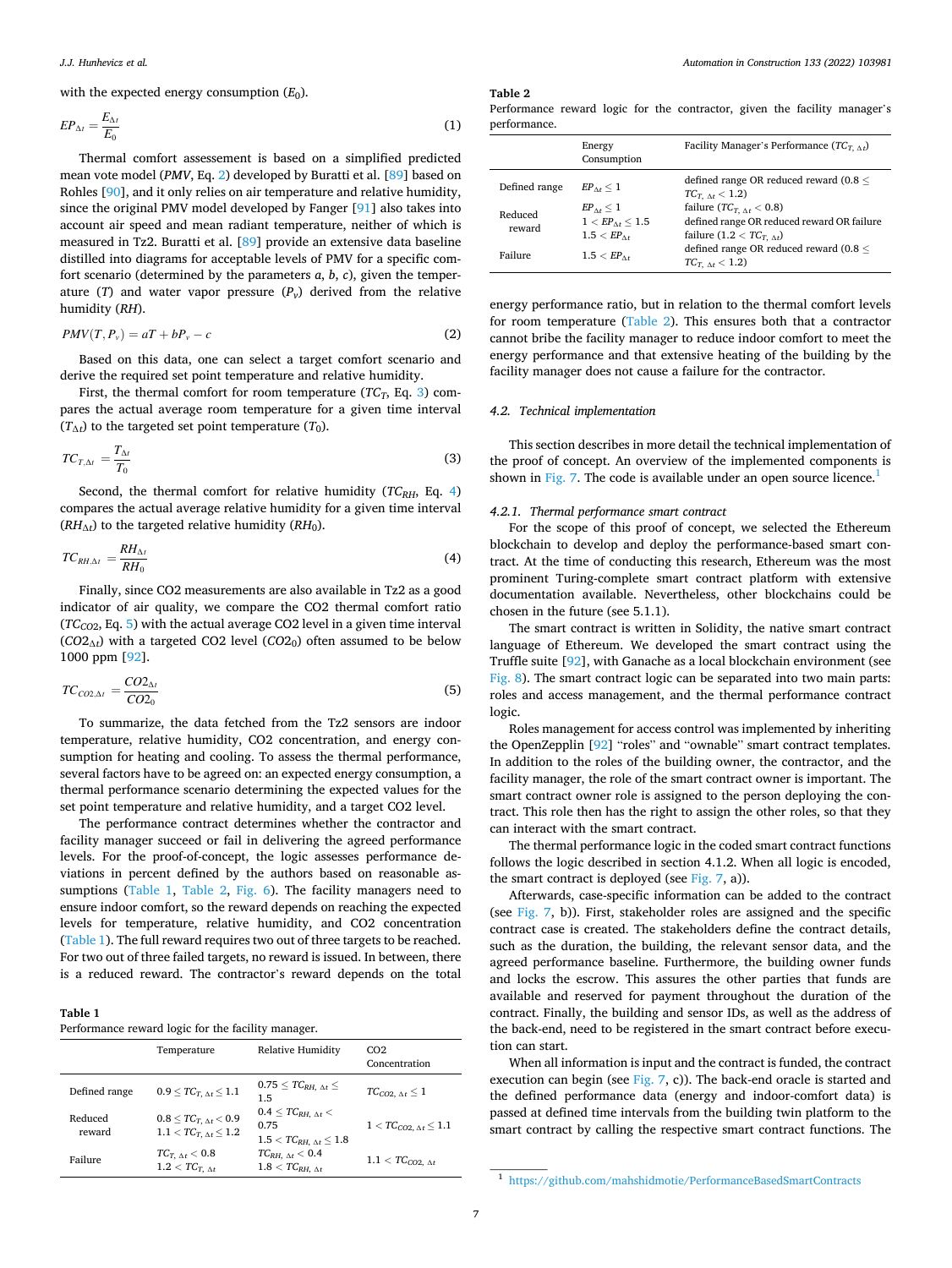<span id="page-7-0"></span>

**Fig. 6.** Exemplary visualization of performance assessment for the temperature thermal comfort (TC<sub>T</sub>). For a given SPT of 21 ℃ and the measured room temperature values (a), the  $TC_T$  ratio must stay within the defined range (green), causing a reduced reward (orange) or failure (red) for the facility manager when deviating (b). (For interpretation of the references to colour in this figure legend, the reader is referred to the web version of this article.)

data is stored, the values are evaluated by the contract logic, the results are saved, and respective actions are triggered. For monetary payments, the smart contract keeps track of the amounts earned by each role.

Finally, the rewards can be redeemed through the front-end at defined intervals of 6 months (see [Fig. 7](#page-8-0), d)). This interval was chosen to reduce the number of monetary transactions that need to be triggered by the stakeholders, but also other time intervals can be used. After the contract duration is complete, the building owner can release the remaining escrow amount (see [Fig. 7](#page-8-0), e)).

#### *4.2.2. Front-end oracle*

The web application is built with HTML, CSS, and JavaScript. The graphical user interface provides an input mask for the smart contract arguments to set up the smart contract or to interact with the smart contract functions. The front-end triggers transactions using the Web3.js API. To sign transactions, the user needs to use a wallet that handles the correct private keys. This ensures that only authorized roles can perform actions. In this proof of concept, we use Metamask to connect with an Ethereum node. For development purposes, we used a local blockchain instance (Ganache), but to deploy to the test network (Rinkeby), we used the Infura API to connect to remote nodes.

The contract stakeholders can use the graphical input mask in combination with Metamask to conveniently interact with the smart contract (see [Fig. 9\)](#page-10-0). They can set up a new case, check on the contract status, and redeem their rewards.

## *4.2.3. Back-end oracle*

The back-end oracle server acts as a middleware between the Siemens building twin platform and the Ethereum blockchain. It is built using Javascript and NodeJS. The connection to the Siemens building twin platform is established using its APIs. A valid access token needs to be appended to the API calls. The fetched data is then formatted and passed to the smart contract by calling the respective smart contract function using the Web3.js API and Infura API. In contrast to the frontend oracle, the same address owned by the back-end oracle always signs the transaction. Therefore, Metamask is not needed. The back-end address is registered in the smart contract, so no other address can call the function. The transactions are directly signed by the server with the private key using the web3.js wallet functionality.

Since the data is saved in the smart contract, the transaction costs increase with the number of submitted data points. Storing large amounts of data in the smart contract can be very costly and not economically viable. Therefore, the transmitted data points should be minimized without affecting the performance contract functionality. At the same time, the possibility for data manipulation (see 3.2, oracle problem) should be addressed.

Various scenarios were investigated. First, the number of sensors and therefore monitored spaces can be limited. Obviously, this would also limit data diversity since only some rooms are monitored. Moreover, a scenario with fewer sensors means a higher chance that the selected physical sensors or the sensor data in the building twin central storage could be manipulated. Second, all sensors can be fetched simultaneously, but the time intervals of fetching data can be decreased. However, specifying known and consistent time intervals poses also more attack vectors to manipulate data at exactly these points in time. The third scenario can follow a randomization strategy regarding both space and time. On average, data is fetched every 15 min, but with randomized variations. Moreover, at each time a random sensor is chosen out of the registered list of sensors. Finally, the number of measurements should match the number of data points needed for the evaluation logic.

After evaluation, the third scenario was selected for test implementation in this paper. In the implemented case, indoor environment measurements of sensors are selected on average five times a day, while heating energy consumption is measured only once a week.

#### *4.2.4. Siemens building twin platform*

The Tz2 building is monitored and controlled with the Siemens building twin platform [\[93](#page-16-0)]. The platform is a single source for both static and dynamic data. This data is visualized in a digital 3d model by constantly updating the static building information (based on the BIM IFC files from the design and construction) with the dynamic real-time data from the connected sensors. The platform can also run performance analytics to help optimize the technical systems of the building.

In the proof of concept, we used the Siemens building twin platform of Tz2 as an external data source for the performance-based smart contracts (see [Fig. 10](#page-11-0)). The sensors are referenced in the static IFC files of the digital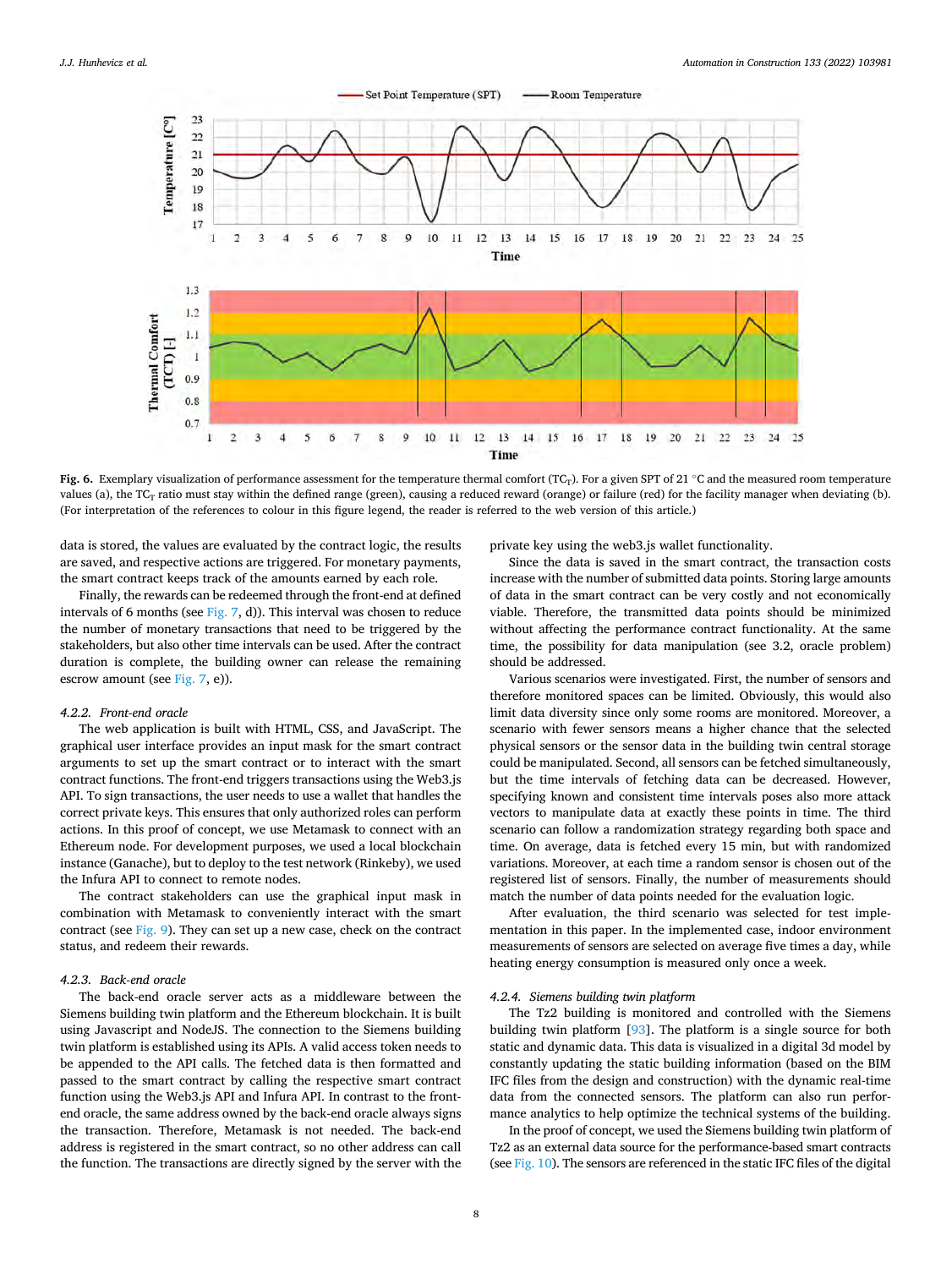<span id="page-8-0"></span>

**Fig. 7.** Interaction of the implemented technical architecture for the proof of concept workflow.

model with their BACnet addresses. This allows the sensor data to be mapped to the respective physical devices and spaces in the 3d visualization. Relevant sensors can be identified to register their BACnet addresses in the smart contract. The respective sensor data are then fetched from the digital twin database and transmitted to the smart contract.

# *4.3. Test results*

# *4.3.1. Test setup*

To test the implemented architecture (see 4.2), the performancebased smart contract was deployed to the Rinkeby network (contract address: 0x2b8aaf9B539fA288e1dFEa8866B6b51d1cD804B3), a test

network of Ethereum. An exemplary case was created with three imaginary stakeholders (building owner, contractor, and facility manager). The smart contract ran for two days starting on May 14th and ending on May 16th, 2020 on the test network.

The performance baseline for the weekly energy consumption was chosen as 45 kWh. The comfort level baselines were chosen as follows: 21 ℃ set point temperature, 40% relative humidity, and a CO2 level of 1000 ppm. To cover an equivalent number of measurements as in a full winter season (6 months) within the two days, the number of thermal performance measurements was increased from 5 to 190 per day. This was needed to generate one payout event after a 6-month time interval as defined in the smart contract logic.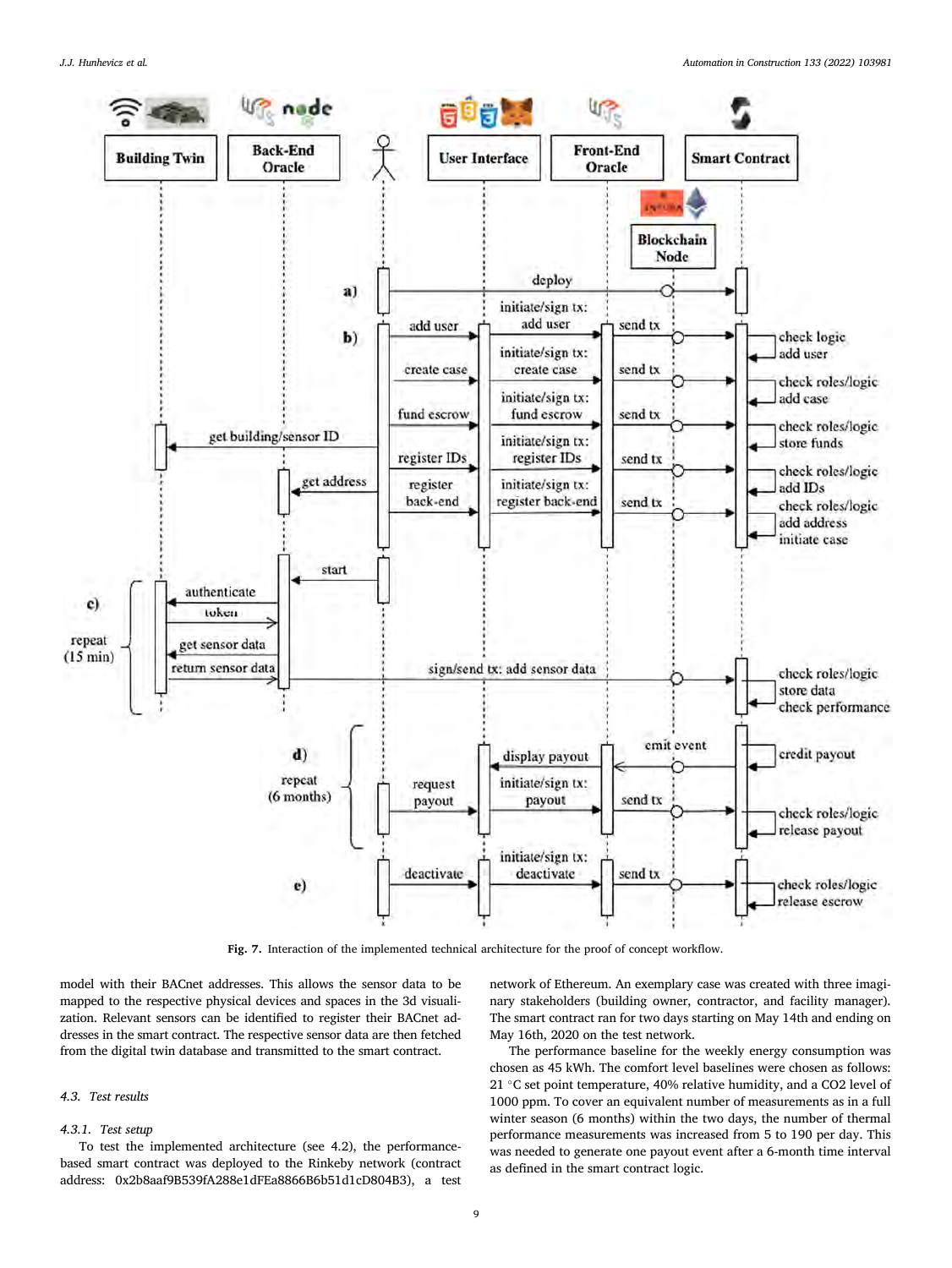#### <span id="page-9-0"></span>*J.J. Hunhevicz et al.*



**Fig. 8.** Smart contract deployment to the development network using Truffle.

#### *4.3.2. Transaction data*

The implemented protoype functioned as intended, validating the feasibility of the proposed architecture. By the end of the test, 1241 measurements were stored in the smart contract. All transactions were executed following the encoded transaction logic (see 4.1.2). There were several thermal performance failures observed. Further analysis revealed that the terms coded in the smart contract identified the failure correctly, so the smart contract logic worked as expected. However, it is clear that with the assumptions of the performance baseline, as well as the accelerated collection of data points, the observed performance and respective reward logic are not meaningful in terms of the actual performance of the building.

In addition, we observed the transaction costs for the test run to examine financial viability. Every transaction incurs a transaction cost paid to the miners in the blockchain network for adding the transaction to the blockchain. In public blockchains, this fee is paid in the native cryptocurrency of the network. Our prototype uses the Ethereum blockchain, so in this case the cryptocurrency is Ether (ETH). The ETH fee is calculated based on the necessary computing cost (Gas amount) for a transaction, multiplied by the Gas price determined by the current network utilization.

The Gas price in the a test network can be set by the developer and is therefore not meaningful. Because the protoype was deployed to the Rinkeby test network, this applied to the investigated use case. However, the Gas amount for a transaction in the test network is comparable to the Ethereum main network. Therefore, [Fig. 11](#page-11-0) pictures the Gas amount for the executed transactions of the implanted contract (see also [Fig. 7\)](#page-8-0). In the beginning, the contract was created, roles were added, a performance case was created, and the escrow was funded. For those transactions, the consumed gas amount depends on the chosen implementation of the smart contract and the number of transactions needed to pepare the contract for execution, e.g. the number of roles to be registered, or the number of transactions to fund the contract. Over the two days, the sensor data of energy and comfort values were then added acoording to the chosen intervals considered sufficient for the use case (see also 4.2 and 4.3.1). A final transaction calculated the rewards and released the respective payouts. The total Gas consumed by the performance contract was 460′ 217'196. The three most expensive transactions for the executed use case were the contract creation, case registration with all sensor IDs, and final payout calculation. Nevertheless, the cost

to add the sensor data accumulated to 97% of the total transaction costs. This demonstrates the importance of reducing data stored on-chain in the smart contract for cost considerations of running performance-based smart contracts.

For an indication of expected costs in case of a real deployment to the Ethereum main net, [Fig. 12](#page-12-0) shows the average historic price for the above test case (total Gas amount). The final cost in USD depends on the Gas price and the ETH price at the time of the transaction execution. [Fig. 12](#page-12-0) shows the expected total cost for a six-month time period (since the tested use case would run for six months) using average Gas and ETH prices. For example, at the time of deploying the contract in the test run (May 14th, 2020), the average Gas price over the next 6 months was 89.8 Gwei, resulting in approximately 41.33 ETH total cost. With an average market price of 322.5 USD/ETH, this results in 13′ 327 USD. The graph reflects the impressive uptick in network use (Gas price) followed by the USD market price for ETH in late 2020, resulting in a significant increase in cost compared to the previous years.

It is important to note that the above data is highly dependent on to the presented prototype implementation using the Ethereum network and on the network state at the time of execution, as well as on the specifics of the performance based contract implemented. Costs could vary significantly using another blockchain or a different use case scenario.

#### *4.3.3. Stakeholder feedback*

A short survey collected stakeholder feedback on the concept of performance-based building using digital building twins and blockchain smart contracts after showcasing the prototype. [Fig. 13](#page-13-0) shows the benefits and challenges mentioned by nine stakeholders, sorted according to the number of mentions. The small sample size has no statistical significance, but we found it nevertheless helpful to see the perceived benefits/challenges and to cross-check them with our own assessment.

Overall, the stakeholders demonstrated interest in using a (more mature) solution based on blockchain and digital building twins and had general confidence that it could be successful in introducing new incentives towards better performance and more efficient buildings ([Fig. 13,](#page-13-0) b). If stakeholders referred to the technical solution, they found the automated and verifiable approach especially appealing.

On the other hand, many challenges and concerns were mentioned ([Fig. 13,](#page-13-0) c). The concern that was most often mentioned was that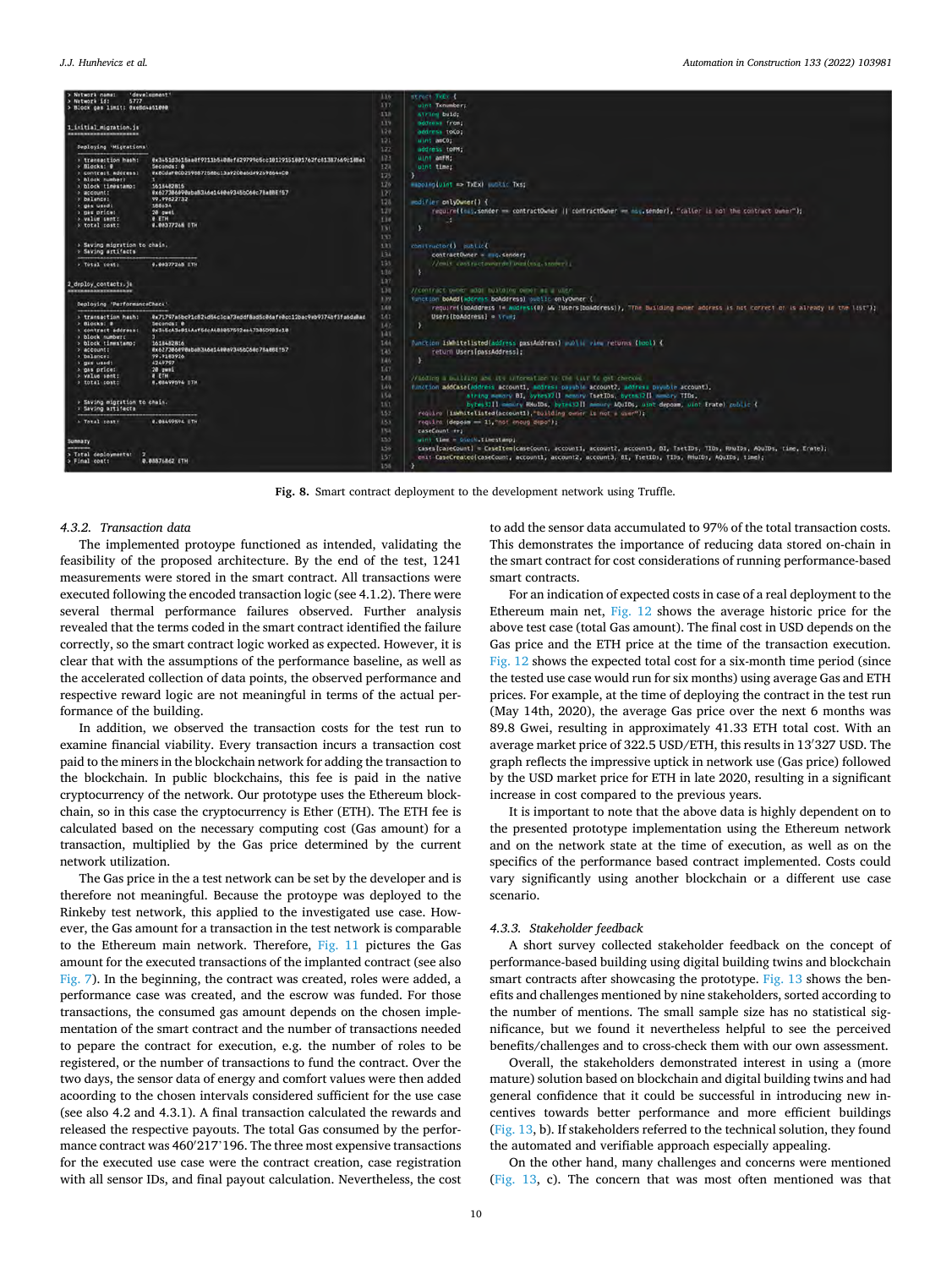<span id="page-10-0"></span>

| Digitalized Performance Based Contract<br>Add building owner as user        |                          | Rinkeloy Text Network |
|-----------------------------------------------------------------------------|--------------------------|-----------------------|
|                                                                             | Account 1<br>LO: NH File |                       |
| <b>Building Owner Address</b>                                               |                          |                       |
| Example:0x395d3224962EDDEFfDd0f5DdFF3e1d6885b76058                          |                          |                       |
| Add user                                                                    | 15.6291 ETH              |                       |
| Add a Case                                                                  | Buy                      |                       |
|                                                                             | Atlett.                  | Activity              |
| <b>Building Owner Address</b>                                               |                          |                       |
| Example: 0x395d3224962EDDEFfDd0f5DdFF3e1d6885b76058                         | 15.6291 ETH              |                       |
| <b>Construction Company Address</b>                                         |                          |                       |
| Example:0xcEfdACf50a3a716c327810b7795050e83fa40625                          |                          |                       |
| <b>Facility Manager Address</b>                                             |                          |                       |
| Example:0x2B6f5A42d01117ce1540806D1d7d79386e8Da4d8                          |                          |                       |
| Siemens Building-ID                                                         |                          |                       |
| Example:8a0c6f2a-c8b1-48dc-98a3-288e0fe20f38                                |                          |                       |
| List of devices                                                             |                          |                       |
| Temperature SetPoints, In the required JSON format                          |                          |                       |
| Room Temperatures, In the required JSON format                              |                          |                       |
| Room Riative Humidity, In the required JSCN format                          |                          |                       |
| Room Air Quality. In the required JSON format                               |                          |                       |
| Average expected rate of energy consumtion of heating system in winter (kW) |                          |                       |
| Example:40                                                                  |                          |                       |
| Amount of deposit (will be deducted from Building Owner account, 80 Ether)  |                          |                       |
| Example:80                                                                  |                          |                       |

**Fig. 9.** Snippet of the graphical input mask to execute the performance-based smart contract functions, using the Metamask wallet to sign transactions.

performance-based building will change processes so that they are no longer compatible with existing business relations. This is somewhat surprising, since the inherent idea of performance-based building is in fact to change business processes (see 2.1) and provide the respective incentives to make these changes be perceived as a benefit. Moreover, among the other top mentioned challenges were the definition of fair performance evaluation criteria, accurate energy performance simulations to determine the expected performance baseline, and legal limitations. Interestingly, none of these is related to the technical system but rather to general barriers to performance-based building. The most often-mentioned technical challenge was the development and maintenance of digital building twins, followed by the technical security and maturity of both digital building twins and blockchain, and then followed by the shift in trust to the technical system.

#### **5. Discussion and outlook**

# *5.1. Proof of concept*

In this paper, we present what is to our knowledge the first full-stack prototype for a performance-based smart contract in the built environment. To do this, we integrate the Ethereum blockchain with digital building models and sensors via the Siemens building twin platform. The successful proof-of-concept shows the feasibility of both the concept and implemented technical architecture. Nevertheless, we found that as emerging technologies, both digital building twins and blockchain need to mature for scalable and secure real-world implementation. The following discussion structured according to the different technical components (see [Fig. 2](#page-3-0)) identifies the limitations we observed as well as relevant considerations for future research.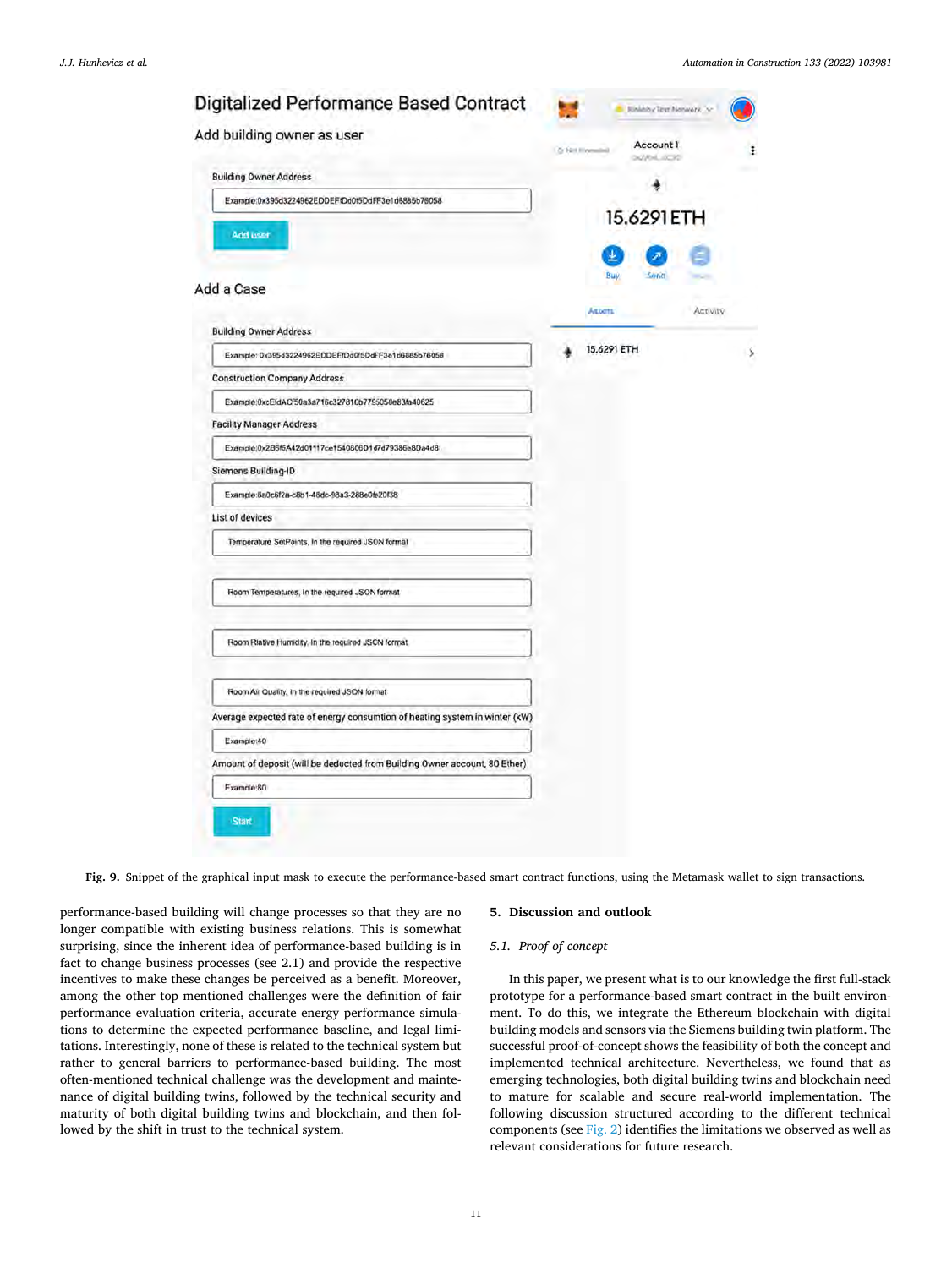<span id="page-11-0"></span>

**Fig. 10.** The Siemens building twin platform for Tz2 (Copyright: Siemens AG).



**Fig. 11.** Transaction costs (Gas) for the executed transactions of the test case.

# *5.1.1. Blockchain*

The proposed use case falls at the intersection of three proposed use cases for blockchain in construction [[63\]](#page-16-0). It is an example of "coins/ tokens as payment or incentive scheme across the whole life-cycle" for the performance of a built asset, combined with "transaction automation with smart contracts" for automatic evaluation of performance and contract terms and with "immutable and transparent records of transactions" to the facilitate trust of participating stakeholders in its actual execution.

Even though this proof of concept used the public permissionless blockchain Ethereum, the question of which DLT option best fits the proposed use case can be further assessed and debated. According to the

proposed classification in Hunhevicz and Hall [\[63](#page-16-0)], the above categories could use different DLT options, depending on whether the participating stakeholders are known and whether public verifiability is desired. Currently, all stakeholders are generally known and companies are mostly skeptical towards public verifiability. Therefore, in the short term, private permissioned blockchains can be attractive for more network control and privacy. In the future, new servitized business cases might emerge that promote long-term incentive mechanisms that need to be set up without knowing all potential stakeholders at the time of setting up the service contract. This would shift preferences towards public permissionless DLT systems. Permissionless DLTs are more decentralized and robust networks are likely to exist also in decades to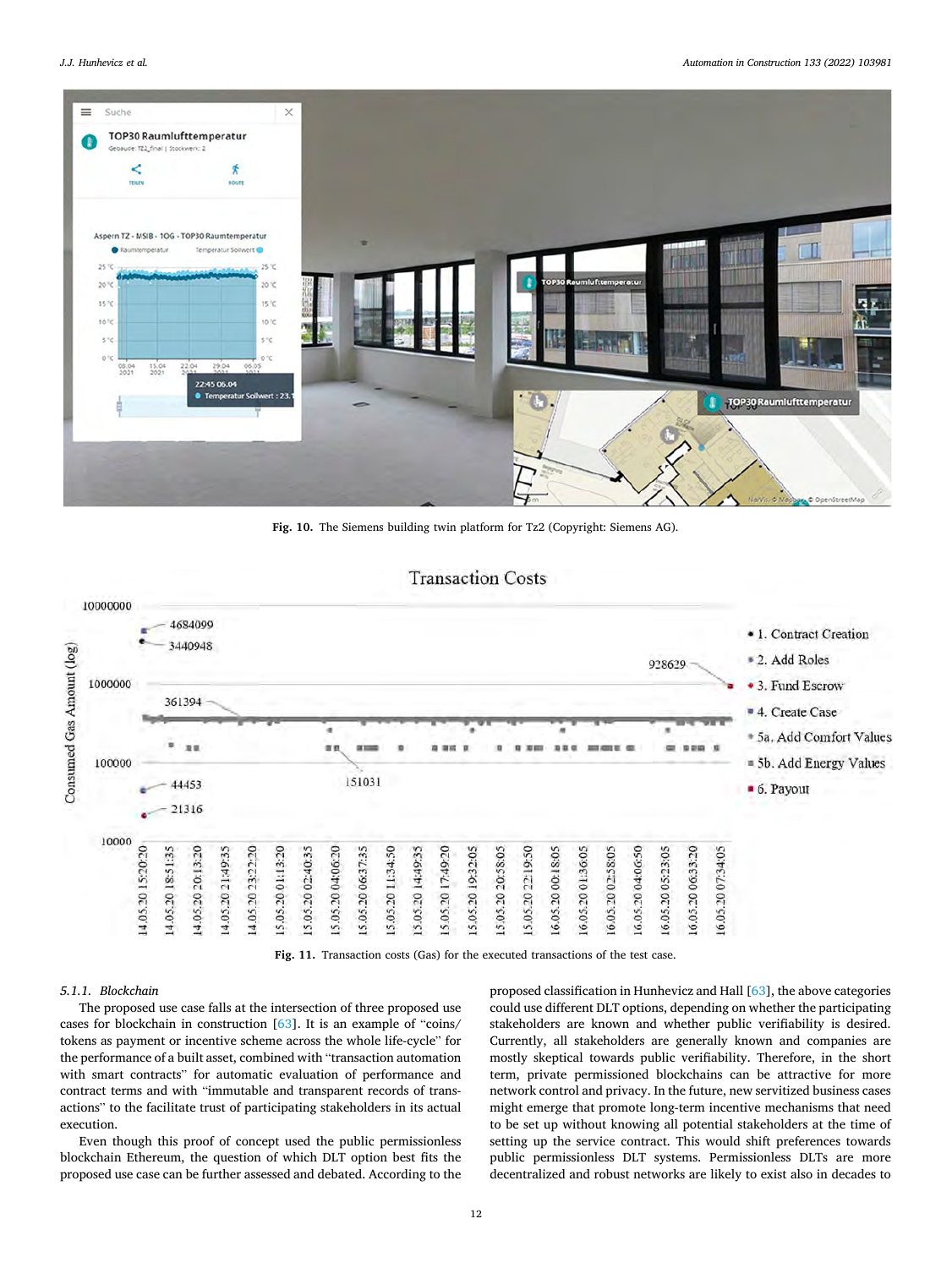<span id="page-12-0"></span>

**Fig. 12.** Total costs if deployed to the main net based on a six-month average Gas and ETH price after the time of deployment (Data source: [\[94,95](#page-16-0)]).

come, whereas the permissioned networks might rise and fall with the central entities controlling the network.

Furthermore, the use of cryptocurrencies is a strong argument for public permissionless blockchains to assure long-term trust [\[63](#page-16-0)]. While this could be bypassed in the short term by connecting to legacy payment systems, using cryptocurrencies reduces effort when relying on smart contracts for the performance contract. However, as demonstrated in this study, reliance on cryptocurrencies such as Ethereum can suffer from both ETH price volatility and network congestion rates resulting in high Gas prices (see Fig. 12). While ETH price volatility could be addressed through the use of stable coins or DEFI future contracts, high network use driving Gas costs is a concern for long-term contracts as proposed in this paper. This might be resolved with further advances in technology or alternative DLTs, but it nevertheless shows the importance of writing efficient code that reduces on-chain computation and storing as little data as possible on-chain. Both of these could have been optimized in our implementation. Further assessment is needed to determine if this optimization would suffice to obtain the price levels required for greater industry adoption.

Overall, public permissionless blockchains seem like a good future fit for the use case, even though the shortcomings of current public permissionless DLTs (e.g. throughput, privacy, transaction costs) need to be addressed for large-scale implementation. In the short term, it could make sense to start with more scalable and cheaper private permissioned DLTs to test performance-based smart contracts in a real business setting and move with more technical advancements towards public permissionless DLTs. However, further research with different DLTs should be conducted to provide more nuanced insights.

## *5.1.2. Performance-based smart contract*

The implemented cross-phase thermal performance contract demonstrated an exemplary smart contract implementation in Solidity. The smart contract functionality worked as expected in the two-day test run. Nevertheless, the proof of concept revealed many challenges and limitations that should be addressed in future research.

The implemented thermal performance contract logic is very preliminary. The workflow and participants involved were simplified for demonstration purposes. Moreover, the thermal performance evaluation needs to be refined. Also, the payouts were chosen randomly – no appropriate rewards for the given business case were calculated.

To move the field of performance-based smart contracts further, more research needs to first assess the suitable logic and incentives for cross-phase performance-based contract terms. We encountered many questions when setting up the contract logic. Does only the owner need to pay an escrow or do all stakeholders need to lock funds to demonstrate skin in the game? Should participants only be rewarded or also punished if the target is not met? How is performance measured fairly

and how can cheating be avoided? How can external effects (e.g. weather) be excluded? What is a fair price for a service provided? Overall, valid business cases need to be established as servitization use cases, most importantly the fair performance baselines and rewards. This was also mentioned as an important challenge in the stakeholder survey (see [Fig. 13](#page-13-0)). Finally, from the exemplary prototype in this research, it is not yet clear whether the performance-based smart contracts with the presented technology stack can be applied to all aspects of building performance.

The smart contract can be coded only when the contract logic is defined, and for this simple proof-of-concept, the Solidity language was sufficient to encode the terms. However, it became apparent that Solidity has its limitations when trying to implement advanced mathematical calculations. Furthermore, experts should be consulted to make sure there are no security issues that could lead to the loss of funds. Once the smart contract is deployed, it is very hard or even impossible to patch ex-post when no governance mechanism for such adjustments was implemented beforehand. Therefore, ensuring the flexibility of smart contracts in handling unexpected cases will likely be a major challenge. It is important not to erode the advantages of smart contracts by implementing admin functionalities that again introduce third-party risk (e.g. to halt the contract). Gürcan et al. [\[85](#page-16-0)] proposed establishing agreed-upon processes on how to encode smart contracts. Ultimately, a smart contract could be assembled based on modular pieces that automatically comply with legal terms. But this was not further assessed in this research. Future research needs to investigate the legal and regulatory situation and challenges within different jurisdictions when trying to implement the proposed performace based smart contracts. This was also mentioned repeatedly by the interviewed stake-holders as a challenge (see [Fig. 13\)](#page-13-0).

Furthermore, the storage of data poses major challenges. In the proof-of-concept, fetched sensor data was stored within the smart contract. This causes increased transaction costs and potential issues with the privacy of data in public blockchains, and it strains the network through blockchain bloat.

We identified different approaches to on-chain and off-chain data storage. First, as done in our proof of concept, the number of stored measurements could be decreased through the randomization approach. Nevertheless, data stored on-chain still aggregates over time to sizable amounts. As a possible alternative, performance metrics could be calculated off-chain from externally stored sensor data and only aggregated information stored in the smart contract. This might provide an even better balance between trusted execution of critical functions in the smart contract (final reward decisions) and storing large amounts of data off-chain. Lastly, no performance data could be stored and calculated on-chain. Data sent on-chain would only include whether performance was met (true/false) from the digital building twin to initiate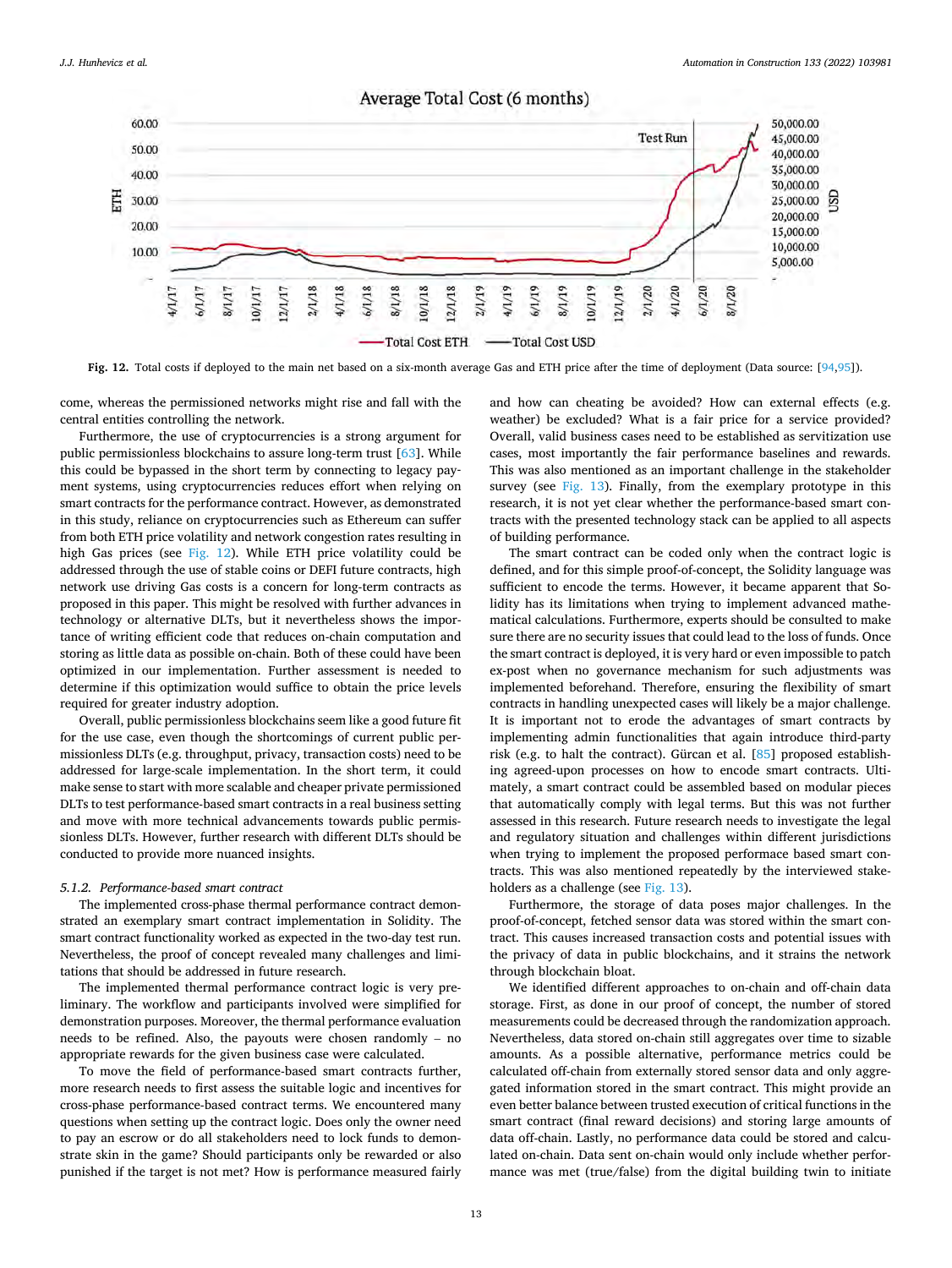<span id="page-13-0"></span>





**Fig. 13.** Survey results. Participating stakeholders, mentioned benefits, and mentioned challenges.

payments. A tradeoff remains between more trust but more expensive on-chain data storage, or off-chain data storage but less trust (see also 5.1.3). Future research should assess further possibilities for harmonization and preprocessing of data before saving in smart contracts together with the implications for overall trust in the solution.

#### *5.1.3. Digital building twin as external data source*

In the proof of concept, the building twin is used as an intermediary platform that connects to the sensors and stores sensor data. The advantage is the ease of data access, the possibility to select sensor data, and the potential for harmonization of data upfront. Overall, the digital building twin reduces the amount of data that must be stored in the smart contract. The disadvantage is that this introduces a dependency on a centralized third-party service with a potential single point of failure (e.g. the building twin provider cease operations). The randomization

approach implemented here to fetch data addresses some of the potential attacks that could manipulate data, but it does not eliminate the dependency on the building twin platform Moreover, cross-phase performance contracts also require that a building twin is available and maintained across all life-cycle phases of the built asset. This is still a challenge (see stakeholder feedback in Fig. 13) and rarely achieved nowadays, which considerably limits the number of built assets to which the proposed architecture can currently be applied. To reduce dependency on digital building twins, sensor data could be fetched directly from the sensors into the smart contract, so the only prerequisite for the built asset is that it is equipped with the relevant sensors. However, this solution would again complicate efforts to clean and process data and cause problems with data storage on-chain.

Furthermore, connecting the blockchain with the digital building twin and directly to the sensors relies on a back-end oracle. Since this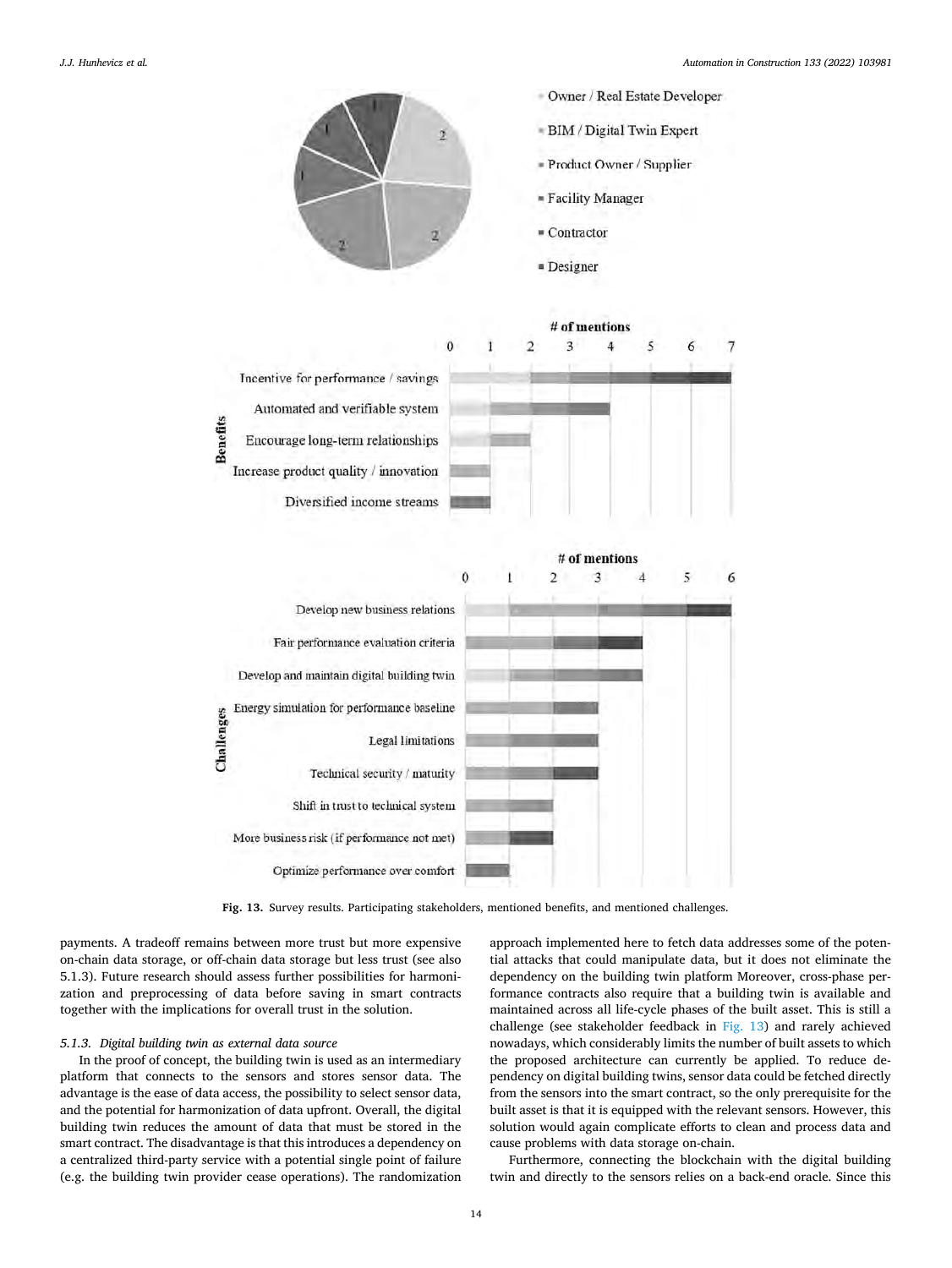single point of failure is critical to the functioning of the system, the use of a centralized digital building twin platform is, in the view of the authors, acceptable in the near term. Future research could investigate how the single points of failure described here could be addressed, e.g. through implementing decentralized server meshes.

Overall, implementing a secure back-end is challenging and requires further research. The convenience of using digital building twin platforms comes with a tradeoff in security and redundancy that could affect trust in the whole system but might be necessary to reduce on-chain data storage. Besides ensuring a secure technical infrastructure, future studies need to look into additional security layers to combat the potential impact of human factors (e.g. fraud) when interacting with the BIM models, digital building twin platform, or physical sensors [[73](#page-16-0)], as well as with the blockchain itself [[96](#page-16-0)].

#### *5.1.4. Front-end*

The front-end application ensures that stakeholders can set up and interact with the smart contract. Therefore, it is a critical piece of infrastructure to make the solution as simple to use as possible to overcome socio-technical barriers [\[61](#page-16-0)]. More research should investigate easy-to-use front-end applications that provide functionality for setting up and interacting with performance-based smart contracts. As for the back-end side (see 5.1.3), security issues caused by human factors should also be examined for the front-end oracle.

## *5.2. Cryptoeconomic life-cycle incentives for servitization*

It was found that presenting performance-based building as a compelling business case rather than a technical issue can be one of the main enablers to performance-based building [[14\]](#page-15-0). This proof-ofconcept has provided insight into the potential of using performancebased smart contracts for a future servitized built environment. The use case scenario demonstrates the potential of crypto-economic incentives to align performance targets for new profitable business cases without relying on any trusted third party, and as a side effect benefit the environment by saving energy and reducing CO2 emissions.

Benefits could increase with more advanced servitization business cases. Smart contracts enable scalable collaboration between many parties with low bureaucratic overhead by continuously saving transactions transparently in the blockchain coupled to automated reward logic. Also, the possibility of coding incentive systems through tokens has not been assessed in this paper. Next to crypto currencies (money) for payments, other reward tokens could be issued for reputation or nonmonetary performance metrics, e.g. environmental impacts [[97,98](#page-16-0)]. Such new cryptoeconomic life cycle incentives could motivate further business cases. These incentives could move the built environment towards servitization between anonymous stakeholders, enabled by the trust provided by performance based smart contracts. Producers and owners might provide their built assets with publicly available service contracts on the blockchain, while other service providers and users can evaluate available offers and directly sign these contracts on the blockchain, getting paid for their performance or paying anonymously and peer-to-peer for the service used.

## **6. Conclusion**

The combination of blockchain-based smart contracts with digital building twins is promising to 1) digitize performance contracts in a trusted way and scale performance-based use cases in the built environment, and 2) enable new business models through crypto-economic incentives linked to the life-cycle performance, which might motivate more stakeholders to explore a built environment as a service.

Feasibility of the above was demonstrated with the first full-stack proof-of-concept of an exemplary thermal performance-based smart contract, using the Ethereum blockchain and the Siemens building twin platform connected to the sensors of a real-world building. The early

technical infrastructure is available. Nevertheless, many limitations apply. We see the main contributions of this paper as pointing out the challenges that require further research.

Despite the positive feedback of stakeholders regarding the potential of the solution, a major challenge will be to define a fair logic for performance-based contracts and performance baselines. This is also what the authors observed when setting up the thermal performance smart contract: coding the contract logic was relatively straightforward compared to the challenge of defining performance logic and respective payouts. Smart contracts are an emerging tool to realize more scalable and attractive performance contracts, but more research needs to first investigate the underlying performance logic and associated business models.

The early state of blockchain leads to many technical challenges that need to be addressed for scalable and secure implementation of performance-based smart contracts. Currently, the usability of blockchain infrastructure is not at the required level to protect stakeholders from errors when setting up and interacting with the contracts. While in the early years of Ethereum the observed costs were reasonable for the tested performance-based smart contract, the recent price and network use increase have led to unreasonable price levels that need to be addressed for large-scale implementation. A related challenge is how to reduce on-chain data storage without compromising the trust provided by the smart contract. Furthermore, while digital building twins simplify the connection of smart contracts to the real-time performance data of the building, the precise interaction needs more research. A secure interplay between centralized infrastructure and the trusted and decentralized blockchain environment is not straightforward. Finally, the proposed solutions rely heavily on well-developed and maintained digital building twins. As of now, this is not often pursued or achieved in the industry.

The paper demonstrates the potential of the interplay between blockchain and digital building twins for performance-based smart contracts to leverage crypto-economic incentives in moving towards a trusted peer-to-peer economy in a built environment as a service. This combination can align incentives for better performance with a smaller environmental footprint, while still allowing for profitable business cases.

# **Author contributions**

JH and MM contributed equally to this work. JH conducted the writing and data analysis for this article. MM implemented the code and wrote the master thesis that acted as a base for this paper under the supervision of JH and DH. DH contributed to the background of performance-based contracts, materials and publications for citation, feedback, and direction for content. All authors helped to finalize the article and approved the submitted version.

# **Funding**

This research did not receive any specific grant from funding agencies in the public, commercial, or not-for-profit sectors.

## **Declaration of Competing Interest**

The authors declare that they have no known competing financial interests or personal relationships that could have appeared to influence the work reported in this paper.

#### **Acknowledgment**

The authors thank Dr. Berit Wessler, Markus Winterholer, and Oliver Zechlin of Siemens Smart Infrastructure for their support and access to the Siemens building twin platform, and the Aspern smart city research project for access to the sensor data. Finally, the authors also thank the nine industry experts that provided their insights and feedback to the solution.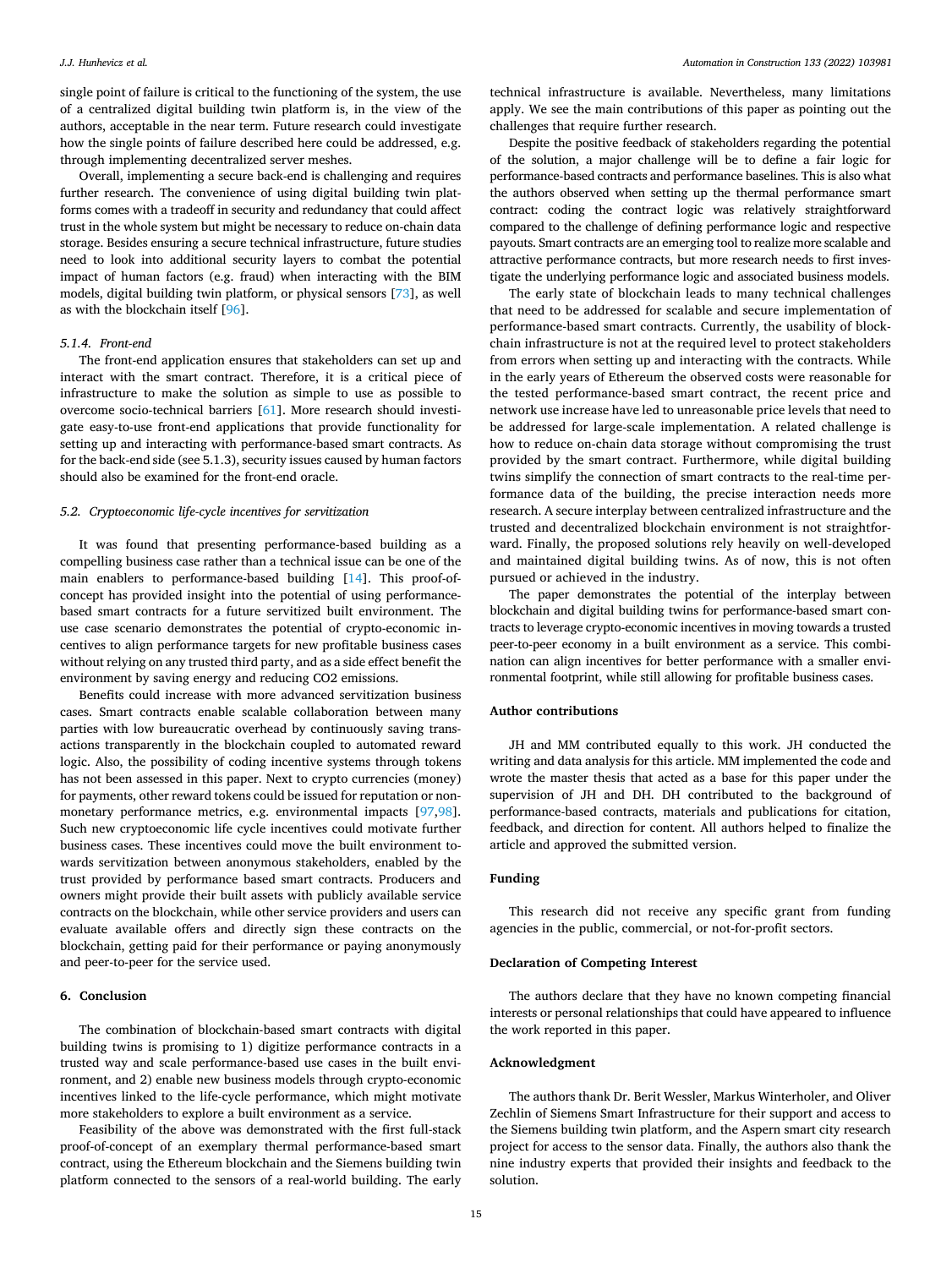#### <span id="page-15-0"></span>*J.J. Hunhevicz et al.*

#### **References**

- [1] IEA, Global Status Report for Buildings and Construction 2019. [https://www.iea.or](https://www.iea.org/reports/global-status-report-for-buildings-and-construction-2019)  [g/reports/global-status-report-for-buildings-and-construction-2019,](https://www.iea.org/reports/global-status-report-for-buildings-and-construction-2019) 2019 (accessed February 15, 2021).
- [2] IEA, Tracking Buildings 2020. [https://www.iea.org/reports/tracking-build](https://www.iea.org/reports/tracking-buildings-2020)  [ings-2020,](https://www.iea.org/reports/tracking-buildings-2020) 2020 (accessed February 15, 2021).
- [3] J. Liang, Y. Qiu, M. Hu, Mind the energy performance gap: evidence from green commercial buildings, Resour. Conserv. Recycl. 141 (2019) 364–377, [https://doi.](https://doi.org/10.1016/j.resconrec.2018.10.021)  [org/10.1016/j.resconrec.2018.10.021.](https://doi.org/10.1016/j.resconrec.2018.10.021)
- [4] P. De Wilde, The gap between predicted and measured energy performance of buildings: a framework for investigation, Autom. Constr. 41 (2014) 40–49, [https://](https://doi.org/10.1016/j.autcon.2014.02.009)  [doi.org/10.1016/j.autcon.2014.02.009](https://doi.org/10.1016/j.autcon.2014.02.009).
- [5] S. Attia, P. Eleftheriou, F. Xeni, R. Morlot, C. M´en´ezo, V. Kostopoulos, M. Betsi, I. Kalaitzoglou, L. Pagliano, M. Cellura, M. Almeida, M. Ferreira, T. Baracu, V. Badescu, R. Crutescu, J.M. Hidalgo-Betanzos, Overview and future challenges of nearly zero energy buildings (nZEB) design in southern Europe, Energy Build. 155 (2017) 439–458, <https://doi.org/10.1016/j.enbuild.2017.09.043>.
- [6] A.C. Menezes, A. Cripps, D. Bouchlaghem, R. Buswell, Predicted vs. actual energy performance of non-domestic buildings: Using post-occupancy evaluation data to reduce the performance gap, Appl. Energy 97 (2012) 355–364, [https://doi.org/](https://doi.org/10.1016/j.apenergy.2011.11.075) [10.1016/j.apenergy.2011.11.075.](https://doi.org/10.1016/j.apenergy.2011.11.075)
- [7] G.R. Newsham, S. Mancini, B.J. Birt, Do LEED-certified buildings save energy? Yes, but, Energy Build. 41 (2009) 897–905, [https://doi.org/10.1016/j.](https://doi.org/10.1016/j.enbuild.2009.03.014) [enbuild.2009.03.014.](https://doi.org/10.1016/j.enbuild.2009.03.014)
- [8] D. Sheffer, Innovation in Modular Industries: Implementing Energy-Efficient Innovations in US Buildings, Stanford University, 2011. [https://purl.stanford.edu/](https://purl.stanford.edu/rq526jy0504)  a526iv0504.
- [9] W.J. Henisz, R.E. Levitt, W.R. Scott, Toward a unified theory of project governance: economic, sociological and psychological supports for relational contracting, Eng. Proj. Organ. J. 2 (2012) 37–55, [https://doi.org/10.1080/21573727.2011.637552.](https://doi.org/10.1080/21573727.2011.637552)
- [10] E. Scheepbouwer, D.D. Gransberg, C.L. Del Puerto, Construction engineering management culture shift: Is the lowest tender offer dead? Front. Eng. Manag 4 (2017) 49, [https://doi.org/10.15302/J-FEM-2017014.](https://doi.org/10.15302/J-FEM-2017014)
- [11] B. Meacham, R. Bowen, J. Traw, A. Moore, Performance-based building regulation: current situation and future needs, Build. Res. Inf. 33 (2005) 91–106, [https://doi.](https://doi.org/10.1080/0961321042000322780)  [org/10.1080/0961321042000322780](https://doi.org/10.1080/0961321042000322780).
- [12] S. Gruneberg, W. Hughes, D. Ancell, Risk under performance-based contracting in the UK construction sector, Constr. Manag. Econ. 25 (2007) 691–699, [https://doi.](https://doi.org/10.1080/01446190601164097)  [org/10.1080/01446190601164097](https://doi.org/10.1080/01446190601164097).
- [13] F.W.H. Yik, W.L. Lee, Partnership in building energy performance contracting, Build. Res. Inf. 32 (2004) 235–243, [https://doi.org/10.1080/](https://doi.org/10.1080/0961321042000189653) [0961321042000189653](https://doi.org/10.1080/0961321042000189653).
- [14] W. Bakens, G. Foliente, M. Jasuja, Engaging stakeholders in performance-based building: lessons from the performance-based building (PeBBu) network, Build. Res. Inf. 33 (2005) 149–158, [https://doi.org/10.1080/0961321042000322609.](https://doi.org/10.1080/0961321042000322609)
- [15] T.S. Baines, H.W. Lightfoot, S. Evans, A. Neely, R. Greenough, J. Peppard, R. Roy, E. Shehab, A. Braganza, A. Tiwari, J.R. Alcock, J.P. Angus, M. Bastl, A. Cousens, P. Irving, M. Johnson, J. Kingston, H. Lockett, V. Martinez, P. Michele, D. Tranfield, I.M. Walton, H. Wilson, State-of-the-art in product-service systems, Proc. Inst. Mech. Eng. Part B J. Eng. Manuf. 221 (2007) 1543–1552, [https://doi.](https://doi.org/10.1243/09544054JEM858) rg/10.1243/09544054JEM858.
- [16] O.K. Mont, Clarifying the concept of product-service system, J. Clean. Prod. 10 (2002) 237–245, [https://doi.org/10.1016/S0959-6526\(01\)00039-7](https://doi.org/10.1016/S0959-6526(01)00039-7).
- [17] M. Crozet, E. Milet, Should everybody be in services? The effect of servitization on manufacturing firm performance, J. Econ. Manag. Strateg. 26 (2017) 820–841, [https://doi.org/10.1111/jems.12211.](https://doi.org/10.1111/jems.12211)
- [18] S. Vandermerwe, J. Rada, Servitization of business: adding value by adding services, Eur. Manag. J. 6 (1988) 314–324, [https://doi.org/10.1016/0263-2373](https://doi.org/10.1016/0263-2373(88)90033-3) [\(88\)90033-3.](https://doi.org/10.1016/0263-2373(88)90033-3)
- [19] S. Pätäri, K. Sinkkonen, Energy service companies and energy performance contracting: is there a need to renew the business model? Insights from a Delphi study, J. Clean. Prod. 66 (2014) 264–271, [https://doi.org/10.1016/j.](https://doi.org/10.1016/j.jclepro.2013.10.017)  [jclepro.2013.10.017](https://doi.org/10.1016/j.jclepro.2013.10.017).
- [20] T. Dixon, G. Pottinger, A. Jordan, Lessons from the private finance initiative in the UK: benefits, problems and critical success factors, J. Prop. Invest. Financ. 23 (2005) 412–423, [https://doi.org/10.1108/14635780510616016.](https://doi.org/10.1108/14635780510616016)
- [21] R. Saxon, A Smart Contracts Use Case: Built Environment as a Service. A discussion paper for the Construction Blockchain Consortium, Zotero Constr. Blockchain Libr. [http://wiki.designcomputation.org/home/index.php/A\\_Smart\\_Contracts\\_Use\\_](http://wiki.designcomputation.org/home/index.php/A_Smart_Contracts_Use_Case:_Built_Environment_as_a_Service._A_discussion_paper_for_the_Construction_Blockchain_Consortium) [Case:\\_Built\\_Environment\\_as\\_a\\_Service.\\_A\\_discussion\\_paper\\_for\\_the\\_Construction\\_](http://wiki.designcomputation.org/home/index.php/A_Smart_Contracts_Use_Case:_Built_Environment_as_a_Service._A_discussion_paper_for_the_Construction_Blockchain_Consortium)  [Blockchain\\_Consortium](http://wiki.designcomputation.org/home/index.php/A_Smart_Contracts_Use_Case:_Built_Environment_as_a_Service._A_discussion_paper_for_the_Construction_Blockchain_Consortium), 2020 (accessed August 13, 2020).
- [22] I. Brilakis, Y. Pan, A. Borrmann, H. Mayer, F. Rhein, C. Vos, E. Pettinato, S. Wagner, Built Environment Digital Twinning. [https://mediatum.ub.tum.de/1553893,](https://mediatum.ub.tum.de/1553893) 2020 (accessed March 20, 2021).
- [23] F. Tao, F. Sui, A. Liu, Q. Qi, M. Zhang, B. Song, Z. Guo, S.C.-Y. Lu, A.Y.C. Nee, Digital twin-driven product design framework, Int. J. Prod. Res. 57 (2019) 3935–3953, [https://doi.org/10.1080/00207543.2018.1443229.](https://doi.org/10.1080/00207543.2018.1443229)
- [24] X. Alice Qian, E. Papadonikolaki, Shifting trust in construction supply chains through blockchain technology, Eng. Constr. Archit. Manag. (2020), [https://doi.](https://doi.org/10.1108/ECAM-12-2019-0676)  org/10.1108/ECAM-12-2019
- [25] Q. Deng, L. Zhang, Q. Cui, X. Jiang, A simulation-based decision model for designing contract period in building energy performance contracting, Build. Environ. 71 (2014) 71–80,<https://doi.org/10.1016/j.buildenv.2013.09.010>.
- [26] G. Papachristos, A modelling framework for the diffusion of low carbon energy performance contracts, Energy Effic. 13 (2020) 767–788, [https://doi.org/10.1007/](https://doi.org/10.1007/s12053-020-09866-4)  12053-020-09866-4
- [27] S. Sorrell, The economics of energy service contracts, Energy Policy 35 (2007) 507–521, [https://doi.org/10.1016/j.enpol.2005.12.009.](https://doi.org/10.1016/j.enpol.2005.12.009)
- [28] G. Papachristos, N. Jain, E. Burman, N. Zimmermann, D. Mumovic, M. Davies, A. Edkins, Low carbon building performance in the construction industry: a multimethod approach of project management operations and building energy use applied in a UK public office building, Energy Build. 206 (2020) 109609, [https://](https://doi.org/10.1016/j.enbuild.2019.109609)  [doi.org/10.1016/j.enbuild.2019.109609](https://doi.org/10.1016/j.enbuild.2019.109609)
- [29] D. Mourtzis, N. Boli, K. Alexopoulos, D. Rózycki, A framework of energy services: from traditional contracts to product-service system (PSS), in: Procedia CIRP, Elsevier B.V, 2018, pp. 746–751, <https://doi.org/10.1016/j.procir.2017.11.118>.
- [30] Y. Lu, C. Liu, K.I.K. Wang, H. Huang, X. Xu, Digital twin-driven smart manufacturing: connotation, reference model, applications and research issues, Robot. Comput. Integr. Manuf. 61 (2020) 101837, [https://doi.org/10.1016/j.](https://doi.org/10.1016/j.rcim.2019.101837) [rcim.2019.101837](https://doi.org/10.1016/j.rcim.2019.101837).
- [31] W. Kritzinger, M. Karner, G. Traar, J. Henjes, W. Sihn, Digital twin in manufacturing: a categorical literature review and classification, IFAC-PapersOnLine. 51 (2018) 1016–1022, [https://doi.org/10.1016/j.](https://doi.org/10.1016/j.ifacol.2018.08.474)  ifacol.2018.08.47
- [32] E. Fleisch, What is the Internet of Things ? An Economic Perspective, Auto-ID Labs White Pap. WP-BIZAPP-053. 5, 2010, pp. 1–27, [https://doi.org/10.1109/](https://doi.org/10.1109/MCOM.2013.6476854)  [MCOM.2013.6476854](https://doi.org/10.1109/MCOM.2013.6476854).
- [33] R. Rosen, G. Von Wichert, G. Lo, K.D. Bettenhausen, About the importance of autonomy and digital twins for the future of manufacturing, in: IFAC-PapersOnLine, Elsevier, 2015, pp. 567–572, [https://doi.org/10.1016/j.](https://doi.org/10.1016/j.ifacol.2015.06.141)  [ifacol.2015.06.141](https://doi.org/10.1016/j.ifacol.2015.06.141).
- [34] T.H.J. Uhlemann, C. Lehmann, R. Steinhilper, The digital twin: realizing the cyberphysical production system for industry 4.0, in: Procedia CIRP, Elsevier B.V, 2017, pp. 335–340, [https://doi.org/10.1016/j.procir.2016.11.152.](https://doi.org/10.1016/j.procir.2016.11.152)
- [35] T. Ruppert, J. Abonyi, Integration of real-time locating systems into digital twins, J. Ind. Inf. Integr. 20 (2020) 100174, [https://doi.org/10.1016/j.jii.2020.100174.](https://doi.org/10.1016/j.jii.2020.100174)
- [36] Z. Jiang, Y. Guo, Z. Wang, Digital twin to improve the virtual-real integration of industrial IoT, J. Ind. Inf. Integr. 22 (2021) 100196, [https://doi.org/10.1016/j.](https://doi.org/10.1016/j.jii.2020.100196)  [jii.2020.100196](https://doi.org/10.1016/j.jii.2020.100196).
- [37] M. Glatt, C. Sinnwell, L. Yi, S. Donohoe, B. Ravani, J.C. Aurich, Modeling and implementation of a digital twin of material flows based on physics simulation, J. Manuf. Syst. 58 (2021) 231–245, <https://doi.org/10.1016/j.jmsy.2020.04.015>.
- [38] D. Gerber, B. Nguyen, I. Gaetani, Digital twin: towards a meaningful framework, Arup 160 (2019). [https://www.arup.com/perspectives/publications/research/](https://www.arup.com/perspectives/publications/research/section/digital-twin-towards-a-meaningful-framework)  [section/digital-twin-towards-a-meaningful-framework](https://www.arup.com/perspectives/publications/research/section/digital-twin-towards-a-meaningful-framework). accessed December 4, 2019.
- [39] R. Sacks, I. Brilakis, E. Pikas, H.S. Xie, M. Girolami, Construction with digital twin information systems, Data-Centric Eng 1 (2020), [https://doi.org/10.1017/](https://doi.org/10.1017/dce.2020.16) [dce.2020.16.](https://doi.org/10.1017/dce.2020.16)
- [40] A. Borrmann, M. König, C. Koch, J. Beetz, Building information modeling: why? what? how?, in: Build. Inf. Model. Technol. Found. Ind. Pract Springer International Publishing, 2018, pp. 1–24, [https://doi.org/10.1007/978-3-319-](https://doi.org/10.1007/978-3-319-92862-3_1)  [92862-3\\_1](https://doi.org/10.1007/978-3-319-92862-3_1).
- [41] Y. Zhai, K. Chen, J.X. Zhou, J. Cao, Z. Lyu, X. Jin, G.Q.P. Shen, W. Lu, G.Q. Huang, An internet of things-enabled BIM platform for modular integrated construction: a case study in Hong Kong, Adv. Eng. Inform. 42 (2019) 100997, [https://doi.org/](https://doi.org/10.1016/j.aei.2019.100997) [10.1016/j.aei.2019.100997.](https://doi.org/10.1016/j.aei.2019.100997)
- [42] S. Tang, D.R. Shelden, C.M. Eastman, P. Pishdad-Bozorgi, X. Gao, A review of building information modeling (BIM) and the internet of things (IoT) devices integration: present status and future trends, Autom. Constr. 101 (2019) 127–139, s://doi.org/10.1016/j.autcon.2019.01.020
- [43] C.Z. Li, F. Xue, X. Li, J. Hong, G.Q. Shen, An internet of things-enabled BIM platform for on-site assembly services in prefabricated construction, Autom. Constr. 89 (2018) 146–161, [https://doi.org/10.1016/j.autcon.2018.01.001.](https://doi.org/10.1016/j.autcon.2018.01.001)
- [44] Y. Pan, L. Zhang, A BIM-data mining integrated digital twin framework for advanced project management, Autom. Constr. 124 (2021) 103564, [https://doi.](https://doi.org/10.1016/j.autcon.2021.103564)  [org/10.1016/j.autcon.2021.103564](https://doi.org/10.1016/j.autcon.2021.103564).
- [45] C. Boje, A. Guerriero, S. Kubicki, Y. Rezgui, Towards a semantic construction digital twin: directions for future research, Autom. Constr. 114 (2020) 103179, <https://doi.org/10.1016/j.autcon.2020.103179>.
- [46] S. Kaewunruen, Q. Lian, Digital twin aided sustainability-based lifecycle management for railway turnout systems, J. Clean. Prod. 228 (2019) 1537–1551, [https://doi.org/10.1016/j.jclepro.2019.04.156.](https://doi.org/10.1016/j.jclepro.2019.04.156)
- [47] Q. Lu, X. Xie, A.K. Parlikad, J.M. Schooling, Digital twin-enabled anomaly detection for built asset monitoring in operation and maintenance, Autom. Constr. 118 (2020) 103277, [https://doi.org/10.1016/j.autcon.2020.103277.](https://doi.org/10.1016/j.autcon.2020.103277)
- [48] C.-S. Shim, N.-S. Dang, S. Lon, C.-H. Jeon, Development of a bridge maintenance system for prestressed concrete bridges using 3D digital twin model, Struct. Infrastruct. Eng. 15 (2019) 1319–1332, [https://doi.org/10.1080/](https://doi.org/10.1080/15732479.2019.1620789) [15732479.2019.1620789.](https://doi.org/10.1080/15732479.2019.1620789)
- [49] P. Tasca, C.J. Tessone, A taxonomy of blockchain technologies: principles of identification and classification, Ledger 4 (2019), [https://doi.org/10.5195/](https://doi.org/10.5195/ledger.2019.140)  [ledger.2019.140](https://doi.org/10.5195/ledger.2019.140).
- [50] M.C. Ballandies, M.M. Dapp, E. Pournaras, Decrypting distributed ledger design—taxonomy, classification and blockchain community evaluation, Clust. Comput. (2021) 1–22, [https://doi.org/10.1007/s10586-021-03256-w.](https://doi.org/10.1007/s10586-021-03256-w)
- [51] F. Spychiger, P. Tasca, C.J. Tessone, Unveiling the importance and evolution of design components through the tree of blockchain, Front. Blockchain. 3 (2021) 613476, [https://doi.org/10.3389/fbloc.2020.613476.](https://doi.org/10.3389/fbloc.2020.613476)